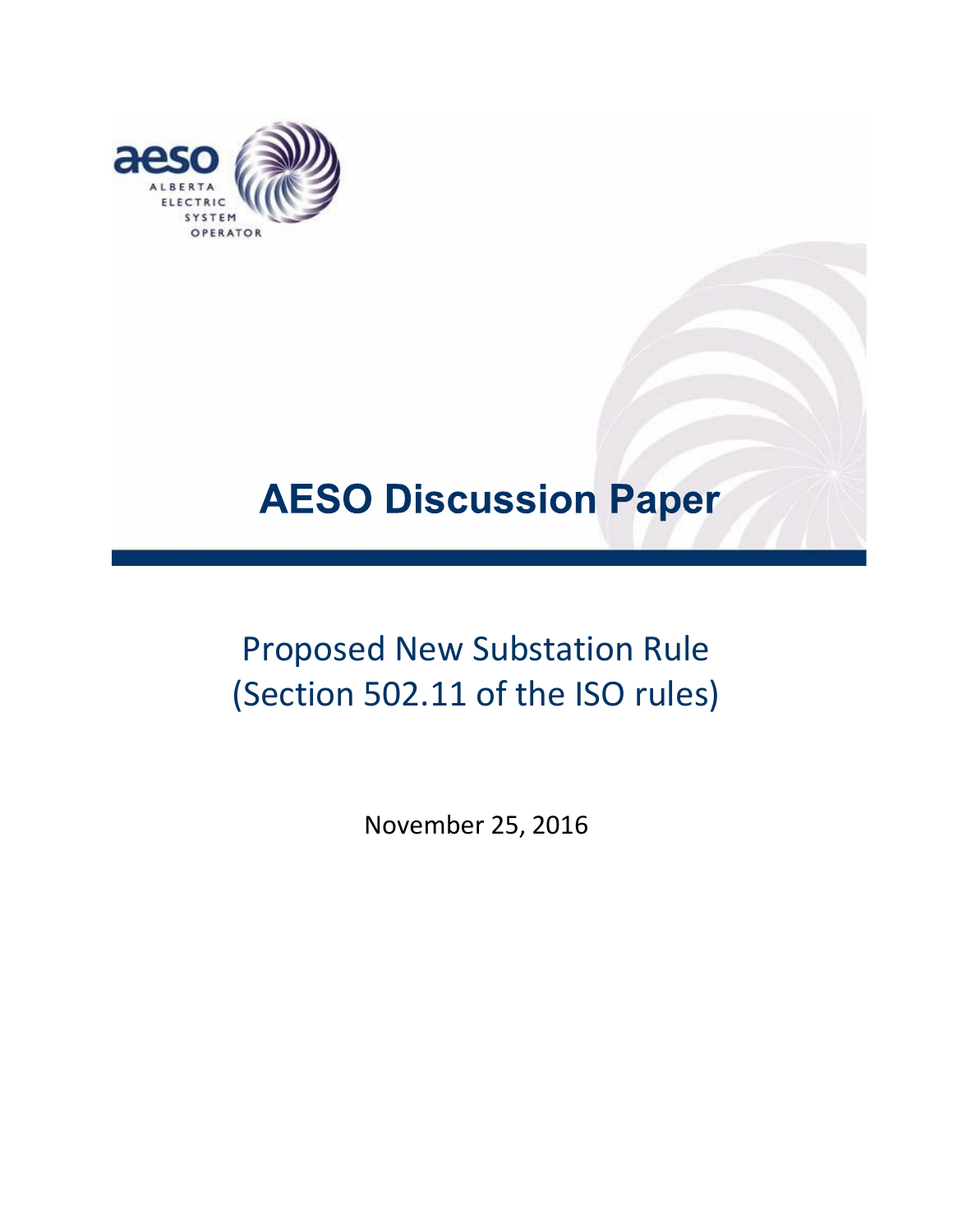

# **TABLE OF CONTENTS**

| 1              |     |  |  |  |  |
|----------------|-----|--|--|--|--|
| $\overline{2}$ |     |  |  |  |  |
|                | 2.1 |  |  |  |  |
| 3              |     |  |  |  |  |
|                | 3.1 |  |  |  |  |
|                | 3.2 |  |  |  |  |
|                | 3.3 |  |  |  |  |
|                | 3.4 |  |  |  |  |
|                | 3.5 |  |  |  |  |
|                | 3.6 |  |  |  |  |
|                | 3.7 |  |  |  |  |
|                | 3.8 |  |  |  |  |
|                | 3.9 |  |  |  |  |
|                |     |  |  |  |  |
|                |     |  |  |  |  |
|                |     |  |  |  |  |
|                |     |  |  |  |  |
|                |     |  |  |  |  |
|                |     |  |  |  |  |
|                |     |  |  |  |  |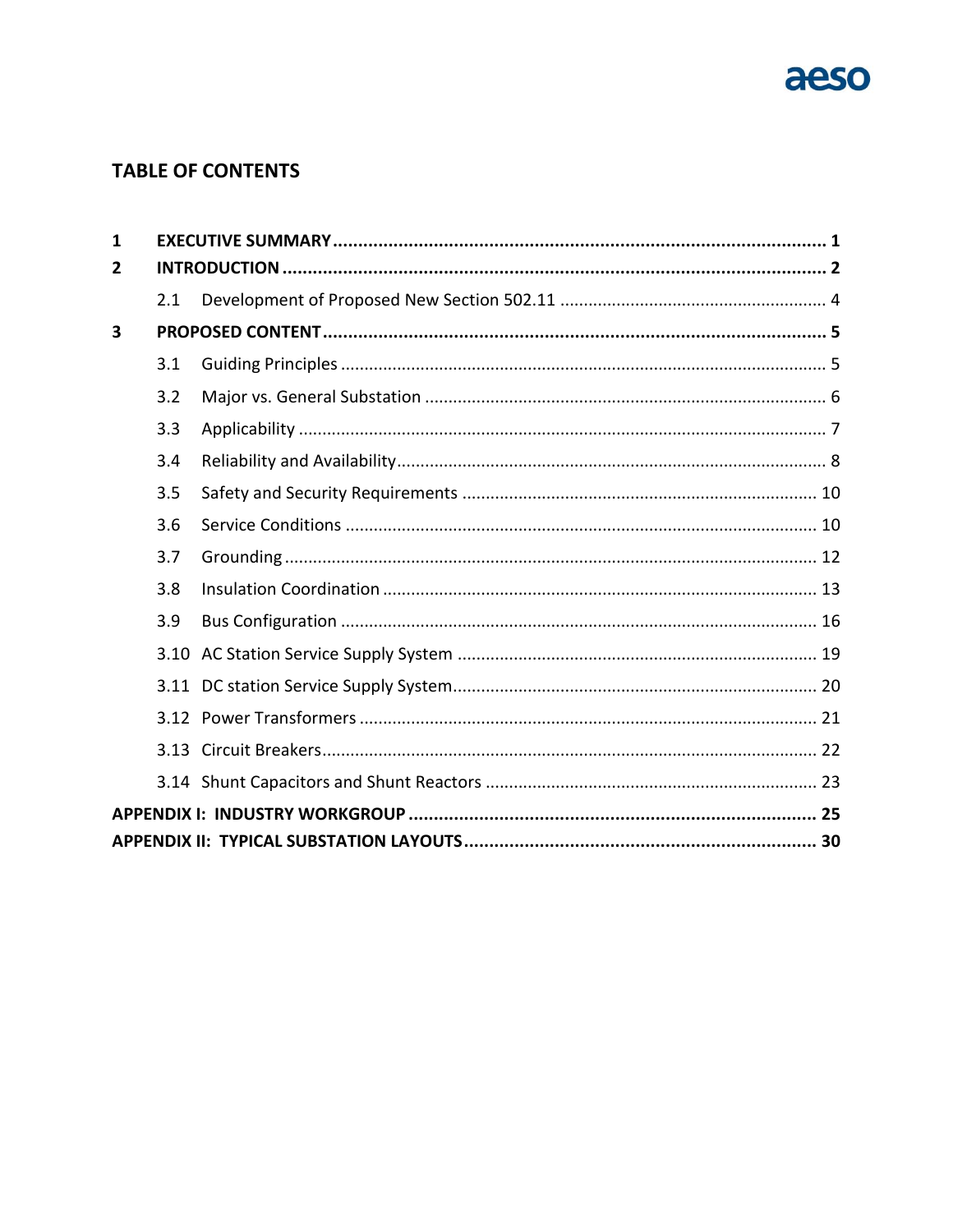# <span id="page-2-0"></span>**1 EXECUTIVE SUMMARY**

Substations are an important element in modern electric power systems and are expected to play an increasingly critical role in the new era of smart grid, where they will become the hubs to enable a wide range of generation sources to be connected and to safely and reliably exchange electric energy for generators and loads under various operating conditions.

Since August 2015, the AESO has led an industry technical workgroup<sup>1</sup> ("WG") made up of subject matter experts from the major transmission facility owners ("TFOs") and some distribution facility owners ("DFOs"), for the purposes of identifying, prioritizing and discussing the issues and possible solutions related to the minimum technical requirements for the design, construction, commissioning and operation of future transmission substations. The proposed requirements presented in this Discussion Paper<sup>2</sup> are based primarily on the input received from the WG. These requirements are proposed to be included in new Section 502.11 of the ISO rules ("Proposed New Section 502.11") respecting future transmission substations operating at a voltage of 100 kV or higher<sup>3</sup>. The purpose of this Discussion Paper is to present the proposed minimum technical requirements for transmission substations to stakeholders for their consideration, and to seek input from stakeholders regarding the proposed requirements.

Although these requirements constitute the "baseline" equipment and systems for transmission substations, the AESO will not be precluded from specifying additional facilities or functionalities in the functional specification for the transmission project, based on the location and impact of the project on system reliability and performance.

A substation is a collection of a variety of equipment that is arranged and connected in an ordered fashion to perform coordinated functions to enable electric power to flow from generators to consumers<sup>4</sup>. Proposed New Section 502.11 will be organized by major equipment groups and systems within transmission substations due to their distinctive operating characteristics, cost, manufacturing and testing processes. The following major topics are the focus of this Discussion Paper:

reliability and availability;

 $\overline{a}$ 

safety and security requirements;

<sup>1</sup> See Appendix I for details regarding the engagement process for the WG.

<sup>2</sup> Note that the Terms of Reference for the Substation Rule 502.11 Workgroup provided that the input received from WG members was to form the basis of a future recommendation paper to be released by the AESO. However, the input received from WG members has been included in this Discussion Paper for the purposes of seeking further input from stakeholders regarding the proposed requirements to be included in Proposed New Section 502.11. As such, this Discussion Paper has been issued in the place of the recommendation paper.

 $3$  For simplicity, a substation with a voltage of 100 kV or higher is called a "transmission substation" in this Discussion Paper.

<sup>4</sup> IEEE 100 CD (*Standards Dictionary: Glossary of Terms and Definitions*) defines a substation as "An assemblage of equipment for purposes other than generation or utilization, through which electric energy in bulk is passed for the purpose of switching or modifying its characteristics…A substation is of such size or complexity that it incorporates one or more buses, multiplicity of circuit breakers, and usually is either sole receiving point of commonly more than one supply circuit, or it sectionalizes the transmission circuits passing through it by means of circuit breakers".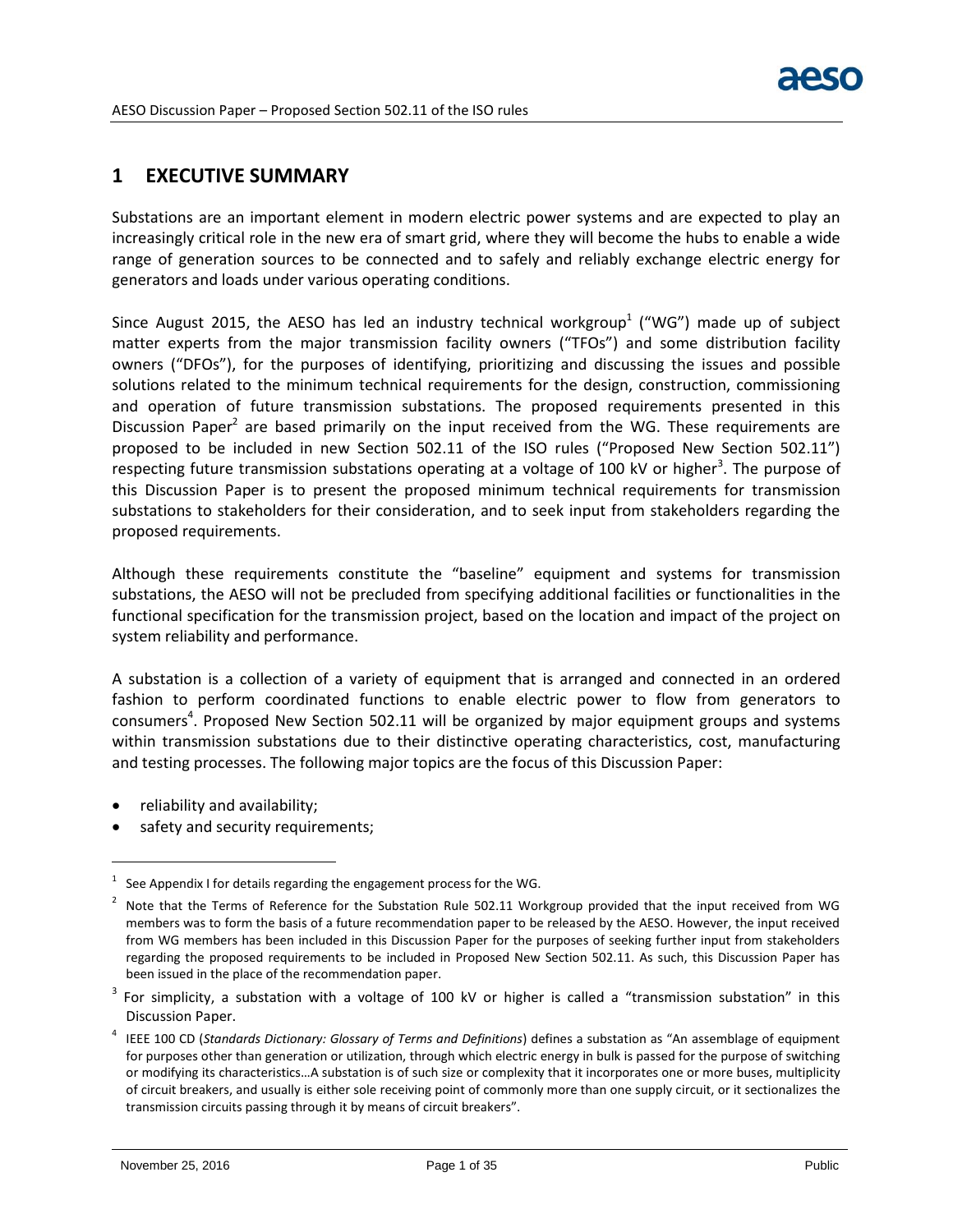

- service conditions;
- grounding;
- insulation withstand levels and insulation coordination;
- bus configuration;
- station service supply systems;
- power transformers;
- circuit breakers (or load interrupting devices); and
- shunt capacitors and shunt reactors.

It should be noted that Proposed New Section 502.11 will apply to transmission substations that are directly connected to the Alberta interconnected electric system ("AIES"). Substations operating at a distribution voltage level within the service area of a DFO or within an industrial system will not be within the scope of Proposed New Section 502.11. Furthermore, it should be noted that Proposed New Section 502.11 will apply to transmission facilities on a prospective basis, unless the AESO specifies otherwise in the project functional specification document for existing transmission facilities.

The AESO proposes to take the following next step:

 Seek input from stakeholders regarding whether the proposed requirements in this Discussion Paper reflect the minimum technical requirements for transmission projects involving new or modified transmission substations.

# <span id="page-3-0"></span>**2 INTRODUCTION**

Substations are an integral part of the operation of the AIES, as they act as the "neurons" of the AIES by enabling effective monitoring, control and reliable transfer of electric energy. To achieve efficient and effective transmission of electricity over long distances, substations transform voltage from high to low, or from low to high, and perform many other functions to ensure that electricity flows from generating plants to large consumers or load centres under various operating conditions. The main functions of a substation include the following:

- Control the flow of electric energy by switching various current interrupting devices and other equipment to respond to various operating conditions;
- Control and regulate voltage by using transformer tap changers or other reactive power compensation devices, schemes or methods;
- Switch loads on or off to prevent loss of synchronism and stability and to maintain the system frequency and voltage within acceptable limits;
- Protect generation, transmission and distribution facilities by using appropriate sensors, relaying systems and fault interrupting devices; and
- Collect and disseminate various data and information to control centres for the purpose of monitoring, protection and control.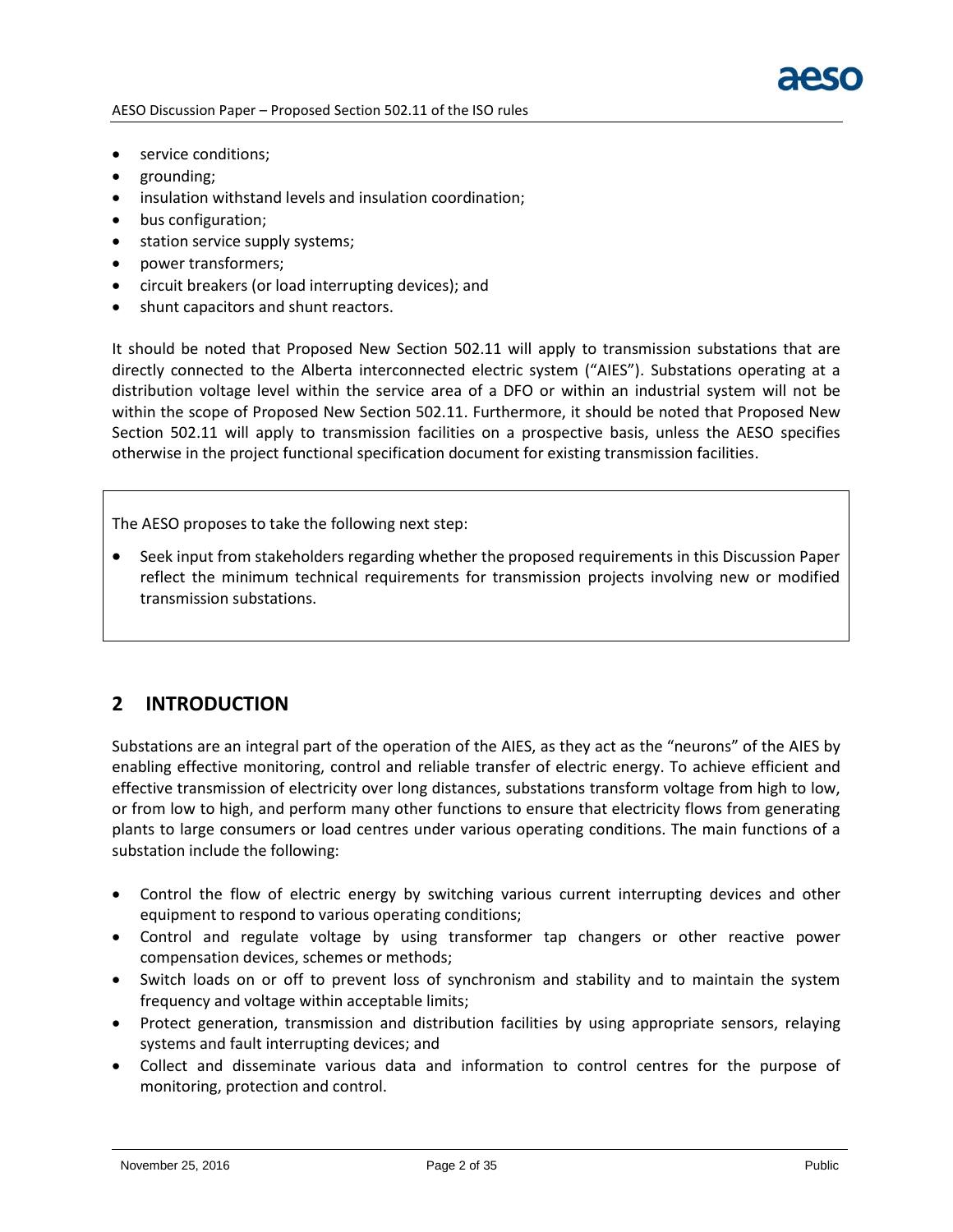

Substations can be classified, depending on their intended functions, based on their voltage levels, service environment (outdoor or indoor), insulation type (air insulated or gas insulated), and applications (generation substation, switching station, transformer substation, industrial substation, or mobile substation). A substation contains some or all of the following equipment or equipment groups:

- busbars including post insulators and string insulators;
- power transformers;
- circuit breakers and disconnect switches;
- structures for towers, gantries and equipment supports;
- surge arresters;
- overhead shield wire or lightning masts;
- auxiliary power systems for station service supply;
- instrument transformers;
- grounding system comprising ground mats and ground electrodes;
- communication cables and systems for protection and control;
- capacitor banks and/or reactor banks, or other reactive power compensation devices; and
- control building.

To date, there are a total of 717 transmission substations operating in the AIES at a voltage of 138 kV or higher<sup>5</sup>. Of these transmission substations, 570 substations (or 80%) are owned and operated by TFOs, with the remainder (20%) owned and operated by various industrial consumers and generators. The following table presents the age groupings of these substations.

| <b>In Service Years</b> | <b>Number of Substations</b> | %      |
|-------------------------|------------------------------|--------|
| $0 - 5$                 | 69                           | 9.6%   |
| $6 - 10$                | 21                           | 2.9%   |
| $11 - 20$               | 53                           | 7.4%   |
| $21 - 30$               | $\mathcal{L}$                | 0.3%   |
| $>30$                   | 572                          | 79.8%  |
| <b>Total</b>            | 717                          | 100.0% |

# **Table 1 – In Service Years of Transmission Substations Operating at 138 kV or Higher**

According to Table 1, the majority of AIES transmission substations are over 30 years old, such that they may need to be upgraded or replaced in the future. There are generally two approaches to meeting the future upgrade/replacement needs for the substations:

1. Retrofit existing substations. This approach includes upgrading and expanding an existing substation using latest equipment and technology to improve the overall performance. Sometimes material changes to the substation layout are required.

<sup>&</sup>lt;sup>5</sup> Based on information extracted from the TASMo database, owned and maintained by the AESO, as of June 2016.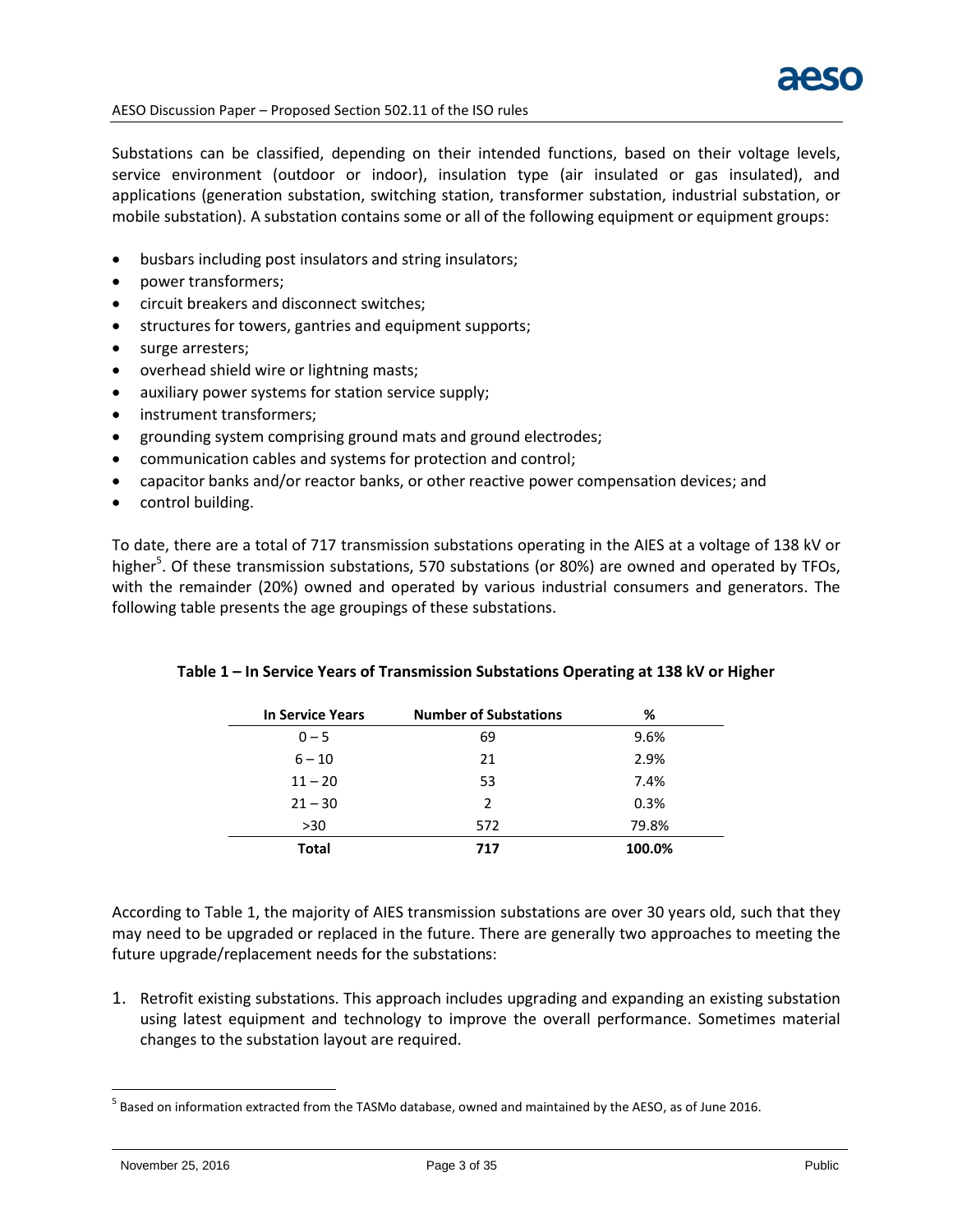2. Build new substations. This includes designing substations that meet all new criteria using the latest equipment and technologies.

#### <span id="page-5-0"></span>**2.1 DEVELOPMENT OF PROPOSED NEW SECTION 502.11**

The AESO is an independent, not-for-profit organization responsible for the safe, reliable and economic planning and operation of the AIES. The AESO has been granted the authority to make ISO rules pursuant to s. 20 of the *Electric Utilities Act* ("EUA").

In May 2015, the AESO initiated the development of Proposed New Section 502.11 to identify and define the minimum technical requirements for transmission substation design, construction, commissioning and operation, based on the following factors:

- reliable operation of the AIES,
- economic efficiency,
- protection of transmission facilities, and
- safety of utility personnel and the general public.

Beginning in August 2015, the AESO led a WG to support the development of the minimum technical requirements for future transmission substations to be included in Proposed New Section 502.11. This Discussion Paper presents some of the proposed requirements to be included in Proposed New Section 502.11, which have been largely derived from WG discussions. These requirements apply to either new transmission substations, or to new equipment installed at existing transmission substations undergoing modifications.

The major drivers for developing Proposed New Section 502.11 are described as follows:

- Transmission substations play a vital role in the reliable operation of the AIES. They generally provide the capability to enable electric energy to flow in the desired path under various operating conditions. Substation configuration can have a far-reaching impact on the operation and maintenance flexibility of the transmission system. Proposed New Section 502.11 will ensure that transmission substations are configured and designed to support the reliable operation of the AIES, while providing sufficient flexibility for future expansion.
- Transmission substations have traditionally accounted for a considerable portion of the cost of transmission projects, and this trend is expected to continue into the future. For example, the AESO found that between 2005 and 2014, the cost of transmission substation equipment for major connection and system projects was approximately 30% of the total cost of all such projects. Proposed New Section 502.11 would allow better management of connection costs for transmission substations by providing consistent equipment performance requirements and ratings.
- The AESO has observed differences between TFOs in their substation design practices and policies. Consistency across TFO substation design would be beneficial as the AIES is increasingly connected with long and cross-service-territory transmission facilities. For example, the DC station service supply system plays a vital role in any transmission substation, and if it fails, the breakers and other devices would become inoperable. Currently there has been no consistent minimum requirement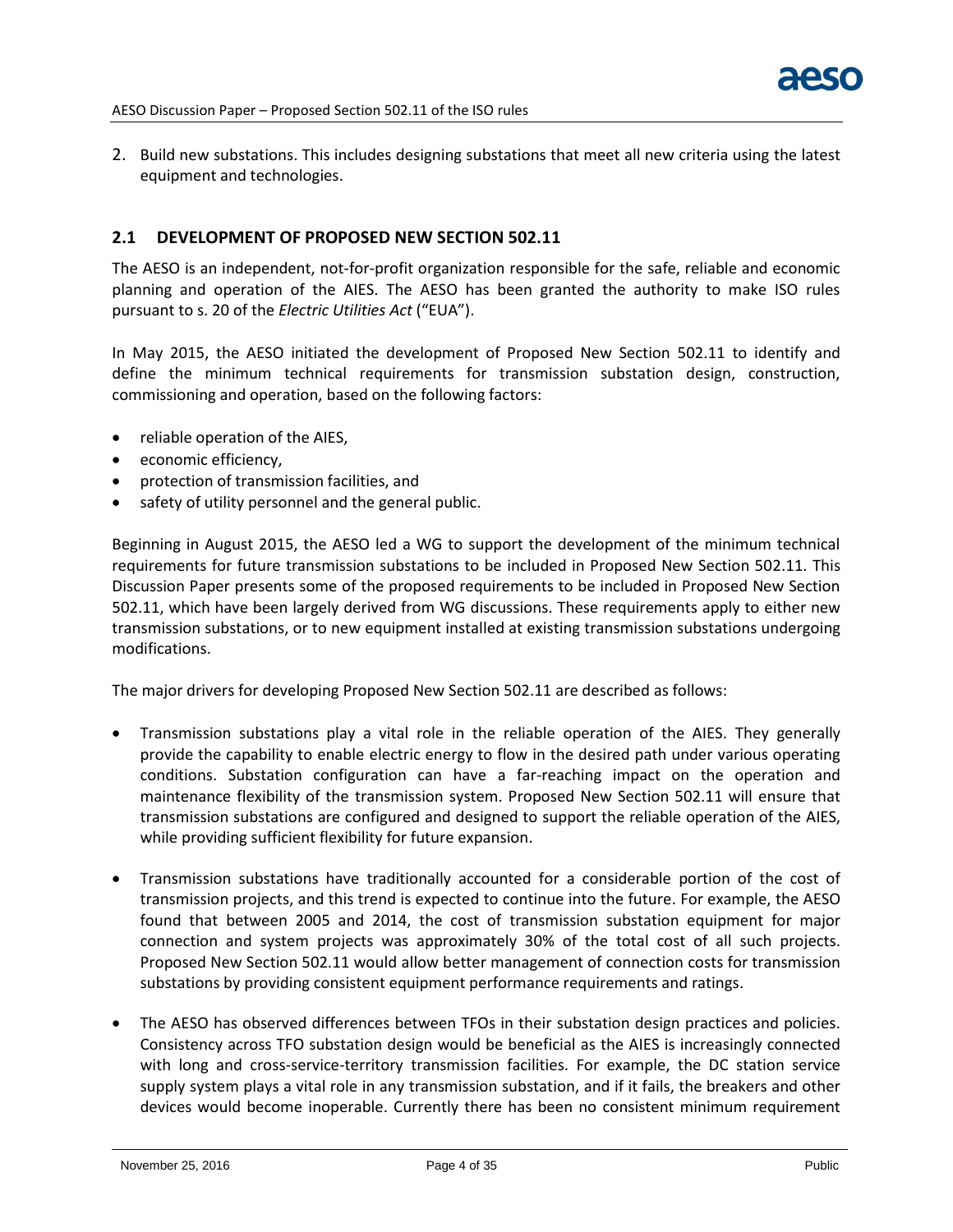

for DC station service supply systems, such as the form and the size (capacity) of the batteries. Another example is the expandability of a transmission substation for the sake of long term planning, which refers to the ease and cost-effectiveness of alterations to the substation configuration to accommodate load growth in the long term. The initial design of a new transmission substation, or substantial modification to an existing transmission substation, should allow for future expansion at the lowest cost possible without completely rebuilding from the ground up, or having to take long major outages to reconfigure the substation layout.

- Currently, the AESO relies entirely on the project functional specification to specify detailed transmission substation equipment requirements for transmission projects, on a project-by-project basis. Proposed New Section 502.11 will reduce the level of detail in the functional specification, as it will provide the minimum technical requirements applicable to all transmission substations.
- Pursuant to s.5 of the *Transmission Deficiency Regulation*, a market participant may submit a proposal to the AESO for the construction and temporary operation of a transmission facility to provide system access service. AESO approved proposals for transmission facilities follow the AESO's Market Participant Choice connection process<sup>6</sup>. Portions or all of the transmission substations and transmission lines that are proposed to be constructed in accordance with s.5 of the *Transmission Deficiency Regulation* will be transferred to the incumbent TFO once commissioned. The Proposed New Section 502.11 will specify the relevant standards and minimum quantity and quality of equipment required for transmission substations to ensure consistent standards are applied by both the market participant and the incumbent TFO.

# <span id="page-6-0"></span>**3 PROPOSED CONTENT**

# <span id="page-6-1"></span>**3.1 GUIDING PRINCIPLES**

The following guiding principles were widely accepted by the WG for setting out the minimum technical requirements for transmission substations in Proposed New Section 502.11:

- a. The rule should focus primarily on the minimum functional requirements of equipment and systems that are required to support and promote the safety and reliability of the AIES. The rule should not be regarded as a design specifications document.
- b. To the extent possible, any reliability requirements should be measurable, and the associated performance data should be collectible without prohibitive costs.
- c. The rule should follow good electric industry practice. Considerations should always be given to the existing design and procurement practices of TFOs and market participants to ensure reasonable continuity of design and equipment compatibility.
- d. The rule should provide flexibility for the operation and maintenance of transmission substations to the owners. Sufficient flexibility will be provided to allow for the use of new equipment and systems, while taking into account cost implications to balance out initial and long-term costs.
- e. The rule should be applicable to transmission substations owned by industrial systems, designated

 $6$  See http://www.aeso.ca/connect for more details.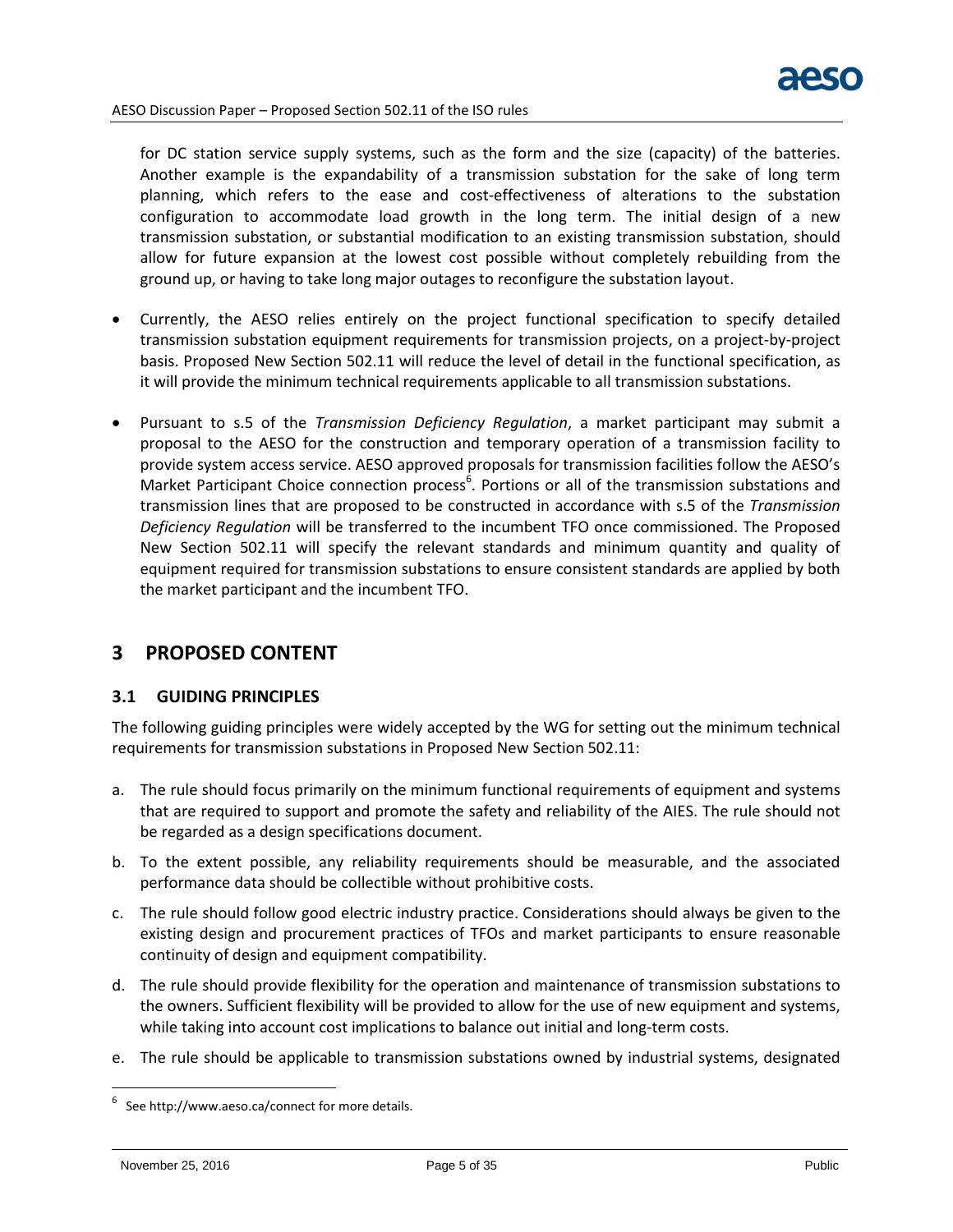as such by the Commission ("ISDs"), and meeting the criteria. This is to ensure any transmission substations, regardless of the ownership, having an impact on AIES reliability, are subject to the same rule.

- f. The rule should be consistent with all existing Alberta Reliability Standards ("ARSs") and technical rules. Furthermore, duplication where the provisions are already defined in an ARS and other ISO rules is to be avoided.
- g. The rule will address the vast majority of facility additions. The AESO can elect to specify unique requirements for a particular transmission substation project through the project functional specification should circumstance dictate.

# <span id="page-7-0"></span>**3.2 MAJOR VS. GENERAL SUBSTATION**

Transmission substations have varying degrees of impact on the operation of the AIES, because of their operating voltage class, location, size, type of load and the connectedness to other facilities. A major substation is one that contains facilities that, if compromised, would lead to a loss of a large number of customers for an extended period of time or cause significant risk to public health and safety. For these reasons, some utilities in North America<sup>7</sup> define a "major substation" class and consequently demand enhanced equipment and system performance requirements for these major substations including, but not limited to, bus configuration, station service supply system and redundancy of control and protection equipment. The AESO currently specifies in the project functional specification the additional equipment and/or functionality requirements for major substations.

#### **Proposal #1**

The AESO proposes, and the WG agrees, to classify future transmission substations in Alberta into two categories:

1. General substations. A general substation is a transmission substation that is not a major substation as defined below. It is expected that most new transmission substations will fall into this category.

2. Major substations. A major substation is a transmission substation that has a significant impact on the reliability of the AIES and requires a higher level of equipment performance. A major substation will be referred to as a "Type 1 substation" throughout this Discussion Paper.

A "Type 1 substation" will include any one of the following:

- a 500 kV transmission substation; or
- a 240 kV transmission substation having, or planning to have, at least six (6) bulk transmission line terminations and/or system power transformer<sup>8</sup> terminations, as specified in the project functional specification; or

<sup>7</sup> An example is the "ISO New England Planning Procedure – Transmission Owners and ISO-NE Substation Bus Arrangement Guideline Working Group Report", 2006.

 $^8$  In a transmission substation, a system power transformer is a transformer with at least one secondary voltage operating at 100 kV or higher that is used to transmit power between transmission networks.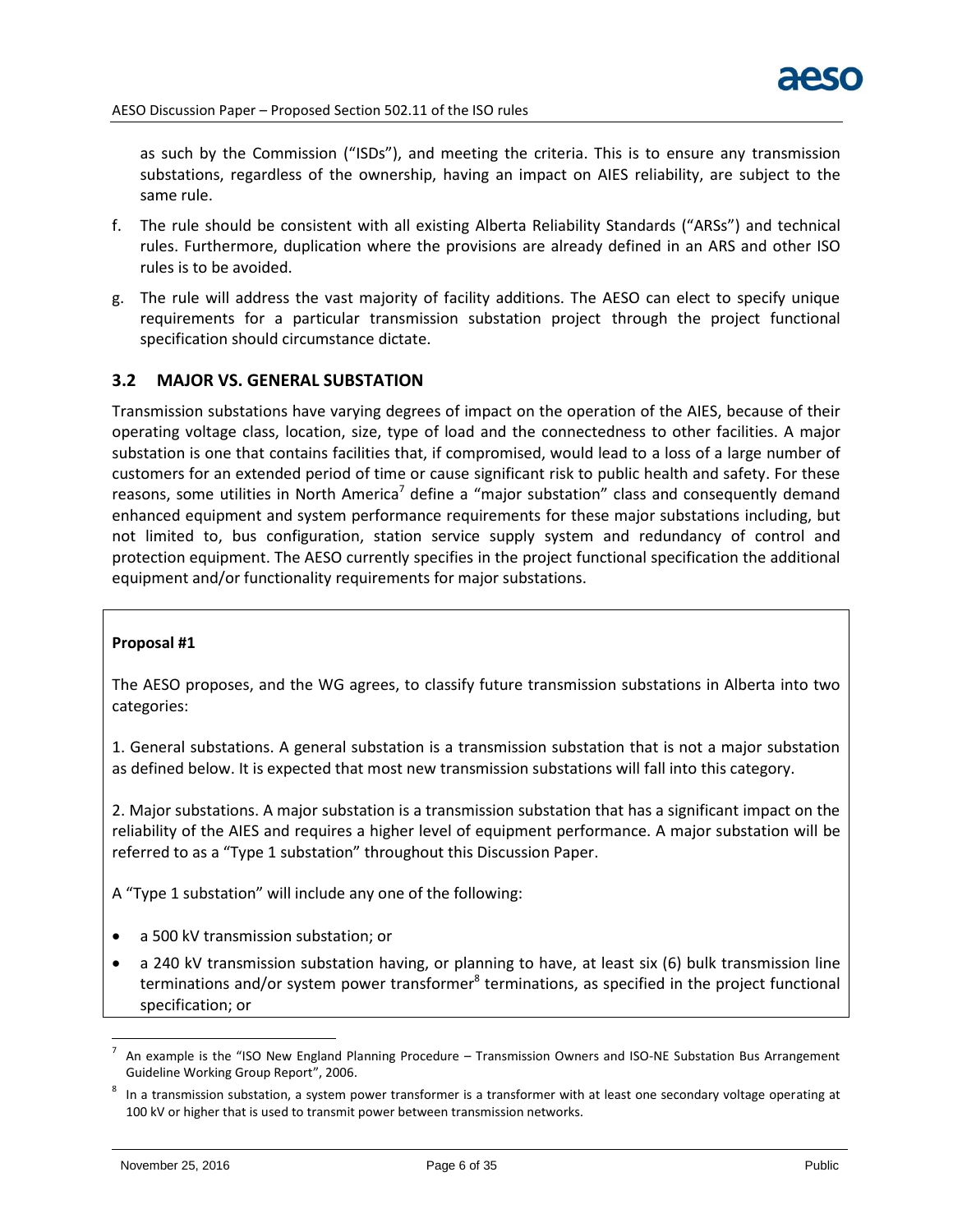

 a transmission substation designated as Type 1 substation by the AESO in its sole discretion in the project functional specification regardless of the voltage and number of terminations.

The reason to draw a distinction between "general substations" and "Type 1 substations" is to support the reliability of the AIES, as Proposed New Section 502.11 will require enhanced equipment and system performance for Type 1 substations. It should be noted that the categorization of transmission substations based on its impact on the reliability of the AIES generally aligns with current TFO design practices.

Furthermore, the categorization of "Type 1 substations" also aligns closely with the North American Electric Reliability Corporation ("NERC") CIP-014-2, *Physical Security* ("CIP-014"), which requires enhanced physical and cyber security controls and plans for any 500 kV substation, or 240 kV substation having at least 5 transmission lines connecting to at least 3 other substations. Although a Type 1 substation is more likely than a general substation to be a transmission facility to which CIP-014 applies, the reverse may not necessarily be true.

The AESO will establish criteria under which a transmission substation may be designated as a "Type 1 substation" regardless of the voltage and number of terminations. These criteria will be based on good engineering judgment and the forecasted ultimate configuration of the substation. The AESO will elaborate on these criteria in an Information Document ("ID").

# <span id="page-8-0"></span>**3.3 APPLICABILITY**

The applicability section of an ISO rule identifies the entities to which the rule applies. In developing the applicability section of Proposed New Section 502.11, the AESO and the WG considered the following:

- Consistency with all existing ARSs and technical ISO rules; and
- Most ARSs and ISO rules are applicable to the bulk electric system ("BES"), which includes generators and transmission facilities generally operating at voltages of 100 kV or higher.  $^9$

#### **Proposal #2**

The AESO proposes, and the WG agrees, that the following wording be included in the applicability section of Proposed New Section 502.11:

Section 502.11 applies to

- the **legal owner** of a **transmission facility** with at least one (1) rated voltage equal to or greater than one hundred (100) kV; and
- the **ISO**.

<sup>9</sup> With respect to the ISO rules, see for example Section 502.2 of the ISO rules, *Bulk Transmission Technical Requirements*, and Section 502.3, *Interconnected Electric System Protection Requirements*, which apply to transmission facilities.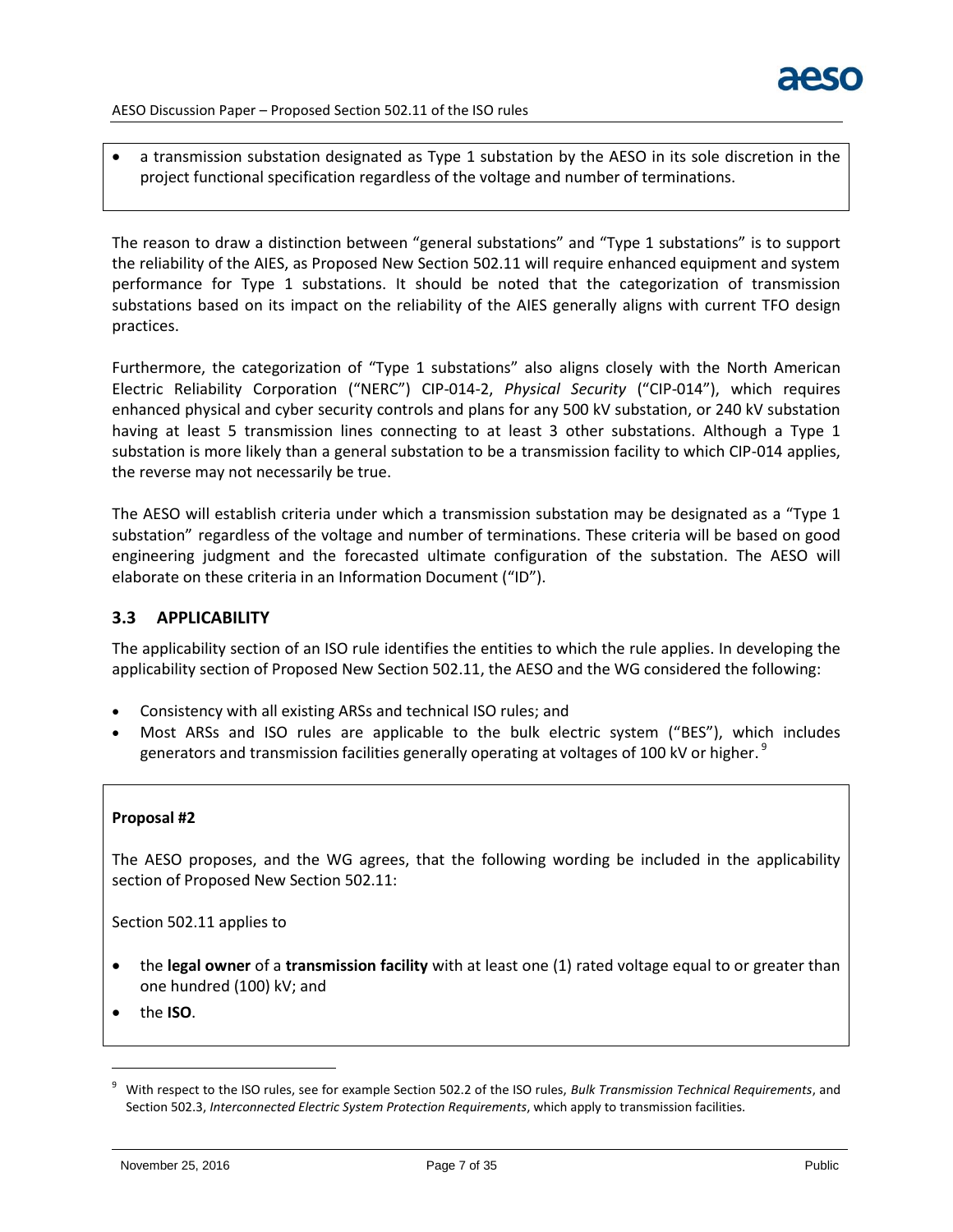As previously noted, Proposed New Section 502.11 will apply to transmission substation projects on a prospective basis. Proposed New Section 502.11 will apply to all greenfield transmission substations, and to brownfield transmission substations with new equipment installed. For those brownfield transmission substations undergoing equipment additions or modifications, only the new equipment will be subject to the Proposed New Section 502.11, unless the AESO specifies otherwise in the project functional specification.

# <span id="page-9-0"></span>**3.4 RELIABILITY AND AVAILABILITY**

The reliability of a substation is measured by the ability of the substation equipment to perform its intended functions for a defined period of time without failure in a specified service environment. The availability of a substation is the percentage of time in which the substation is capable of providing service. In general, reliability does not account for maintenance or repair events, while availability includes such events.

It is generally recognized that, the higher the system voltage, the higher the power transfer capability for the facilities and, therefore, the greater the need for higher reliability requirements to support the overall reliability of the AIES. For example, it is generally expected that a 500 kV facility should perform more reliably than a 138 kV facility. A failure on a 500 kV facility will have a far greater impact on the AIES in terms of the magnitude (number of end-use customers) and the scope (geographical area) than a failure on a lower voltage facility.

The AESO and the WG considered whether the Proposed New Section 502.11 should only include the minimum performance targets for transmission substations, such as the System Average Interruption Duration Index ("SAIDI"), System Average Interruption Frequency Index ("SAIFI") and Customer Average Interruption Duration Index ("CAIDI") performance indices, which have been commonly used by distribution utilities for benchmarking and trending purposes. While these indices have been successfully applied to distribution systems for decades, they are difficult to apply to transmission substations other than individual delivery points, for the following reasons:

- Unlike a traditional vertically integrated utility that directly interacts with end-use customers, in Alberta a TFO does not necessarily have visibility of end-use customers. A TFO's customers are merely the DFOs and a limited number of large industrial customers. As such, the customer based performance indices, such as SAIDI, SAIFI and CAIDI, are simply not meaningful for the bulk transmission facilities although they can be useful for defining performance requirements at individual delivery points;
- It is difficult to identify the number of end-use customers connected to a specific transmission substation in real time operation. A transmission substation that is part of a looped network may have some dedicated loads but mostly has "shared customers" with other transmission substations. It is not possible to track these shared customers in real time as the system configuration changes in response to system conditions; and
- It is not practical to specify a single performance target for transmission substations as the requirements for reliability vary based on the location of a transmission substation and the type of loads. An example is an urban transmission substation typically with multiple source transmission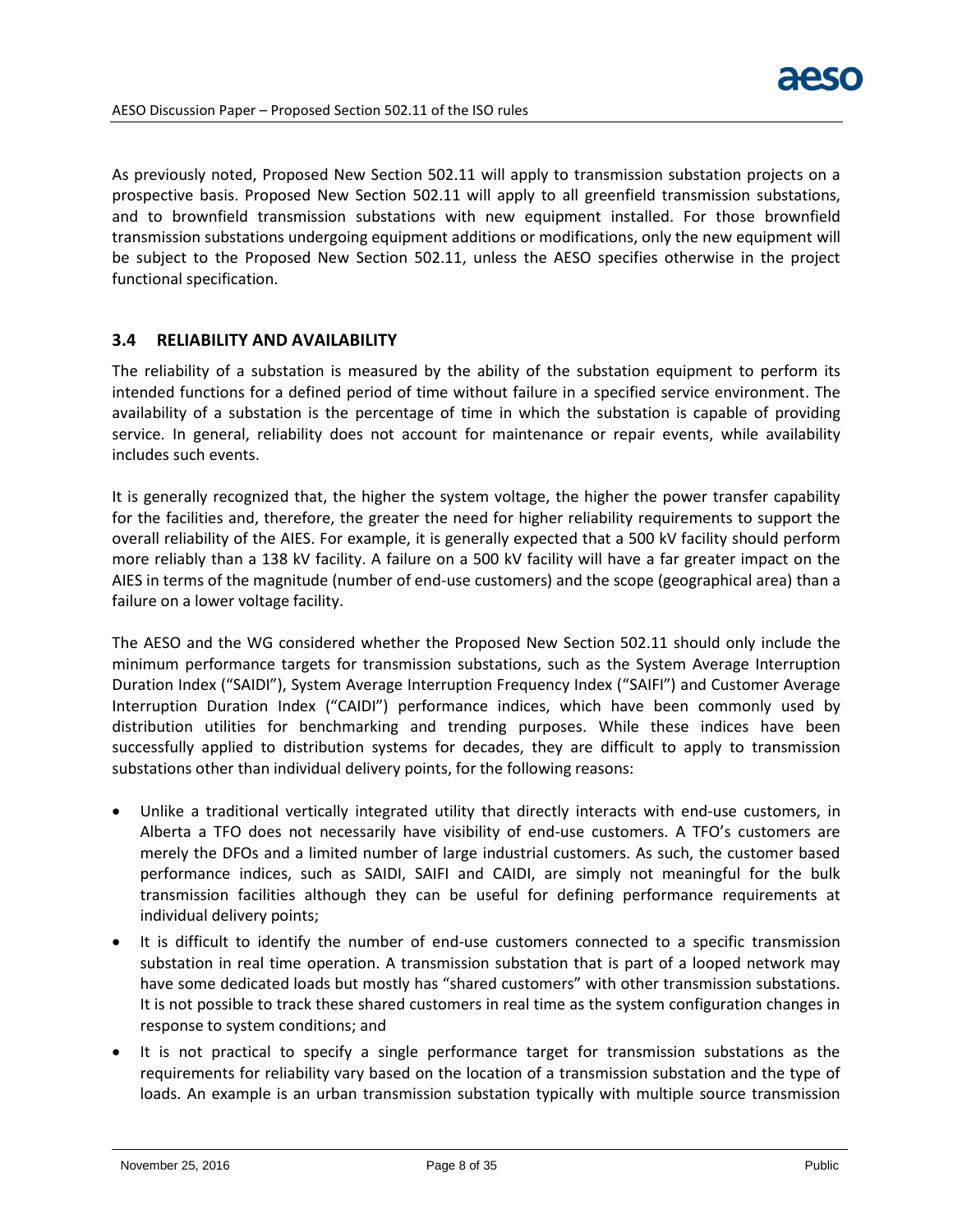lines vs. a rural transmission substation typically with a single source line or no more than two source lines.

In the AESO's view, the more suitable reliability measures for a transmission substation would be based on adequate equipment capacity, availability and performance to reduce system disturbances and maintain power quality, in-line with the Alberta bulk transmission system planning criteria, such as N-1, N-1-1, and N-2 events<sup>10</sup>. In order to meet the mandatory reliability requirements stipulated in the ARSs, the substation bus arrangement must be appropriately designed and the corresponding equipment requirements specified. It should be noted that the past practice of designing transmission substations based on equipment functionality and performance has served the industry well and the AESO sees no reason to substantially deviate from this historical practice.

Based on the above, the AESO proposes that Proposed New Section 502.11 should be focused on the functional and performance requirements of equipment in transmission substations to achieve desired reliability, rather than customer-based performance targets such as the SAIDI, SAIFI and CAIDI indices. In the AESO's view, including the following technical aspects in the initial transmission substation design and construction stage will result in optimized reliability and availability of transmission substation facilities:

- a. Establishing appropriate bus configurations that minimize maintenance outages, optimize forced outage restoration and allow for cost-effective future expansion;
- b. Specifying and testing equipment to meet industry recognized technical standards and practices;
- c. Basing electrical clearances on insulation co-ordination requirements, maintenance working clearances, and consideration for animal intrusions;
- d. Using surge arresters effectively for controlling lightning and switching surges, and installing appropriate direct lightning protection devices for high voltage equipment;
- e. Ensuring total system protection coordination $^{11}$ ;
- f. Ensuring all switching equipment has sufficient withstand capability for fault current and overvoltages for a specified substation life span; and
- g. Ensuring all substation components can handle all the site-specific environmental conditions for a specific return period.

The following are some examples of reliability-related requirements proposed to be included in the Proposed New Section 502.11:

- Creation of a major substation category (referred to as a "Type 1 substation" for this Discussion Paper) to recognize the higher functionality and performance requirements;
- A faulted element must not result in losing another bus-connected transformer element in the same transmission substation; and
- Defining maximum operating time for circuit breakers to ensure faults are cleared as quickly as

 $\overline{a}$ <sup>10</sup> See Alberta reliability standards TPL-001-AB-0, *System Performance Under Normal Conditions*, TPL-002-AB-0, *System Performance Following Loss of a Single BES Element,* TPL-003-AB-0, *System Performance Following Loss of Two or More BES Elements*, and TPL-004-AB-0, *System Performance Following Extreme BES Events*. These reliability standards define the planning criteria to ensure that the Alberta transmission system performs adequately under normal and contingency conditions.

<sup>&</sup>lt;sup>11</sup> Protection coordination has been addressed in ISO Rules Section 502.3, and is not included in Proposed New Section 502.11.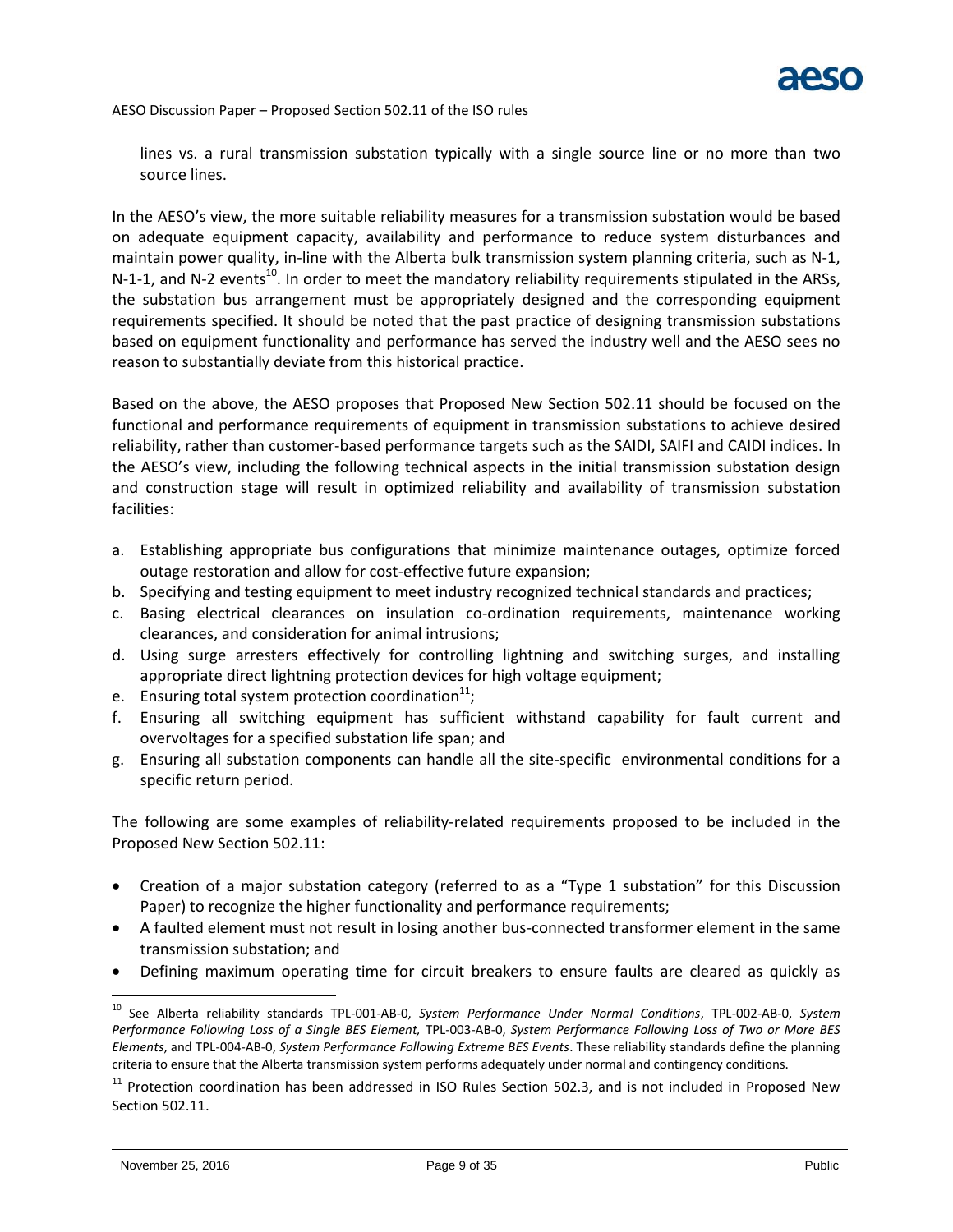possible and maintain system stability.

#### <span id="page-11-0"></span>**3.5 SAFETY AND SECURITY REQUIREMENTS**

The owner of a transmission substation should ensure that the substation is designed, constructed, commissioned and operated in a manner that is compliant with all provisions of any applicable codes and regulations. The design, construction and commissioning should also comply with any order, ruling, permit or license that the Commission issues.

In Alberta, the Alberta Electrical Utility Code ("AEUC") has the force of legislation. Although the AEUC refers in general to the requirements of the Canadian Standards Association (CSA) C22.3 collection of standards ("CSA C22.3"), there are some requirements in the AEUC (most notably ground clearances) that exceed the values in CSA C22.3 collection of standards.

In the event of any conflict between the applicable safety provisions and requirements set out in the Proposed New Section 502.11 and the codes and regulations, the design, construction, commissioning and operational specifications for any new transmission substation must meet or exceed the most stringent provision or requirement.

## <span id="page-11-1"></span>**3.6 SERVICE CONDITIONS**

Service conditions for transmission substations refer primarily to the extreme adverse weather or environmental conditions that substation equipment are exposed to and within which they must be able to perform their intended functions.

The most significant extreme weather parameters in substation design are:

- lowest ambient temperature,
- maximum ambient temperature, and
- maximum wind velocity, ice thickness and wet snow buildup.

Other environmental parameters to be considered to ensure performance reliability include:

- altitudes above 1000 meters affecting equipment ratings and electrical clearances, as per IEEE C37.100.1 (*Standard of Common Requirements for High Voltage Power Switchgear Rated above 1000V*); and
- air pollution levels affecting outdoor bushing and insulator creep distances, as per IEEE C37.100.1 or IEC 60815-1 (*Selection and Dimensioning of High-Voltage Insulators Intended for Use in Polluted Conditions, Part 1*).

In 2010, the AESO commissioned a temperature study<sup>12</sup> (the "AESO 2010 temperature study") to analyze the frequency of extreme temperatures that occurred throughout the province between 1953 and 2007.

<sup>&</sup>lt;sup>12</sup> The study report is titled "Cold Temperature Frequency Analysis for Alberta", authored by Custom Climate Services Inc. on July 6, 2010.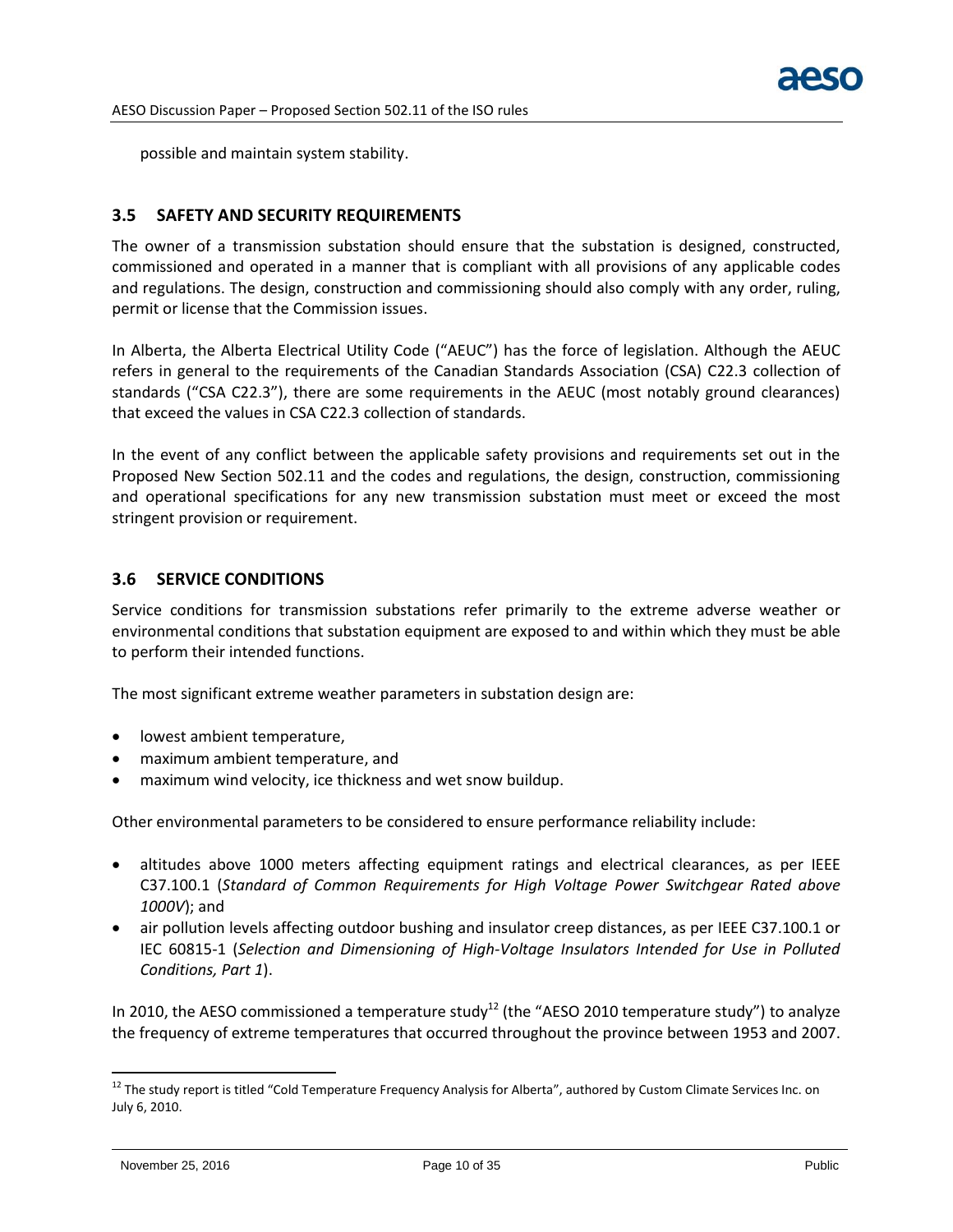The findings of this study were considered in the development of Section 502.2 of the ISO rules, *Bulk Transmission Line Technical Requirements* ("Section 502.2").

Currently, the AESO does not define multiple temperature zones in the province based on geographical areas for transmission substation equipment. The AESO specifies in the project functional specification a single lowest ambient temperature of -50 $^{\circ}$ C for all transmission projects regardless of the project's geographical location. If a TFO requests an exemption from this lowest ambient temperature, the AESO evaluates the request on a project-by-project basis. The AESO has recognized that, for transmission substation design and equipment specifications, the use of ambient temperatures that are more reflective of the local conditions may result in potential cost savings associated with equipment procurement, as a wider selection of equipment may be available. Therefore, the AESO suggests that appropriate temperature zones be defined based on the results of the AESO 2010 temperature study.

#### **Proposal #3**

Based on input received from the WG, the AESO proposes that the following requirements regarding service conditions be included in Proposed New Section 502.11:

a. Two temperature zones will be created for Proposed New Section 502.11. As shown in the graph, the lowest ambient temperatures of Zone

A and Zone B are  $-40^{\circ}$ C and  $-50^{\circ}$ C respectively. The demarcation line between Zone A and Zone B is along Edmonton north and Cold Lake north, as shown in the diagram below. This demarcation line is based on the AESO 2010 temperature study, which identified a 0.1% occurrence frequency for the lowest temperature between 1953 and 2007.

- b. The maximum ambient temperature will be location specific, and be based on the historical temperature profile with an occurrence frequency of at least 0.1% of the time. The TFO or incumbent TFO will determine the specific applicable maximum ambient temperature for a transmission substation project.
- c. A maximum temperature change rate of  $15^{\circ}$ C per hour will be required. This means that equipment in transmission



substations must be able to withstand up to 15 $^{\circ}$ C per hour of temperature change, either upward or downward, without failures or degraded operation.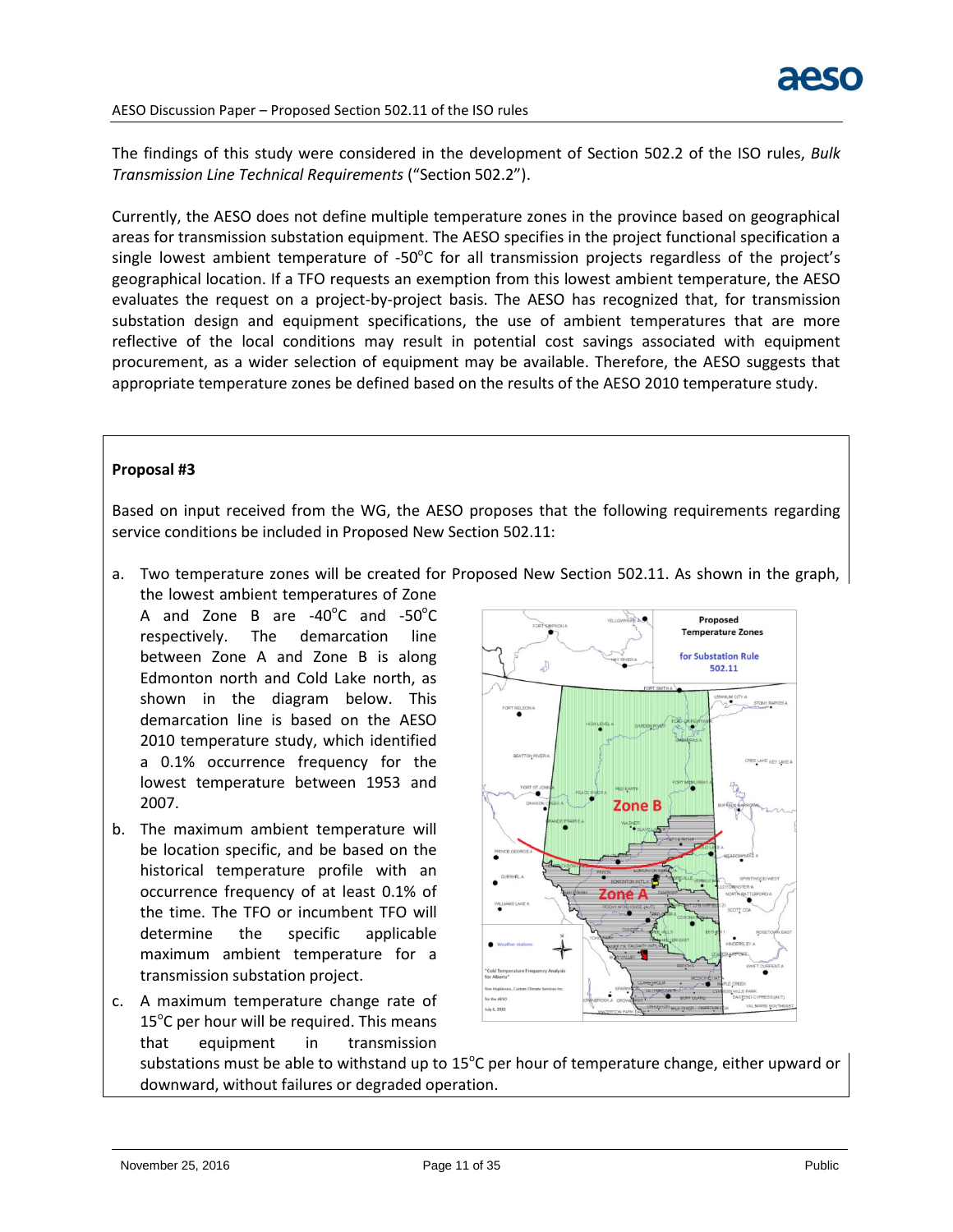

- d. Proposed New Section 502.11 should use the same wind maps as in Section 502.2.
- e. Contamination, which is site specific, must be considered as part of the environmental conditions when specifying insulators and bushings. Pollution and contamination must be considered in transmission substation design.

#### **Return period for weather-related loads**

- f. Weather related loads for Type 1 substations will be for a one hundred (100) year return period.
- g. For general substations, the return period will be fifty (50) years.

## **For snow, icing and wind limits**

h. It is proposed that an ID will be created that will include minimum design parameters for the major TFOs in a table form (Some of the weather-related parameters are location specific. Transmission substation design must be based on local environmental conditions). This is to ensure reasonable compatibility and consistent functionality of equipment within each TFO's service area and within the AIES.

# <span id="page-13-0"></span>**3.7 GROUNDING**

The grounding system in a transmission substation is essential to provide safety to people working inside and in the vicinity of facilities and to protect the electrical equipment from damage under fault conditions. The design of the grounding system is location specific, as one of the critical input parameters is the soil characteristics.

The AESO recognizes that TFOs conduct grounding studies for transmission substation projects based on the methods and procedures specified in established standards, such as IEEE Standard 80 (*Guide for Safety in AC Substation Grounding*), IEEE Standard 81 (*Guide for Measuring Earth Resistivity, Ground Impedance, and Earth Surface Potentials of a Grounding System*) and IEEE Standard 837 (*Standard for Qualifying Permanent Connections Used in Substation Grounding*). To assist TFOs in their grounding studies, the AESO has been providing forecasted short circuit levels in the project functional specification document.

#### **Proposal #4**

The AESO proposes that the following term be included in the AESO's *Consolidated Authoritative Document Glossary*:

**"effectively grounded system"** means an electric power system grounded through a sufficiently low impedance such that for all system conditions the ratio of zero-sequence reactance to positive-sequence reactance is positive and less than three (3), and the ratio of zero-sequence resistance to positivesequence reactance is positive and less than one (1).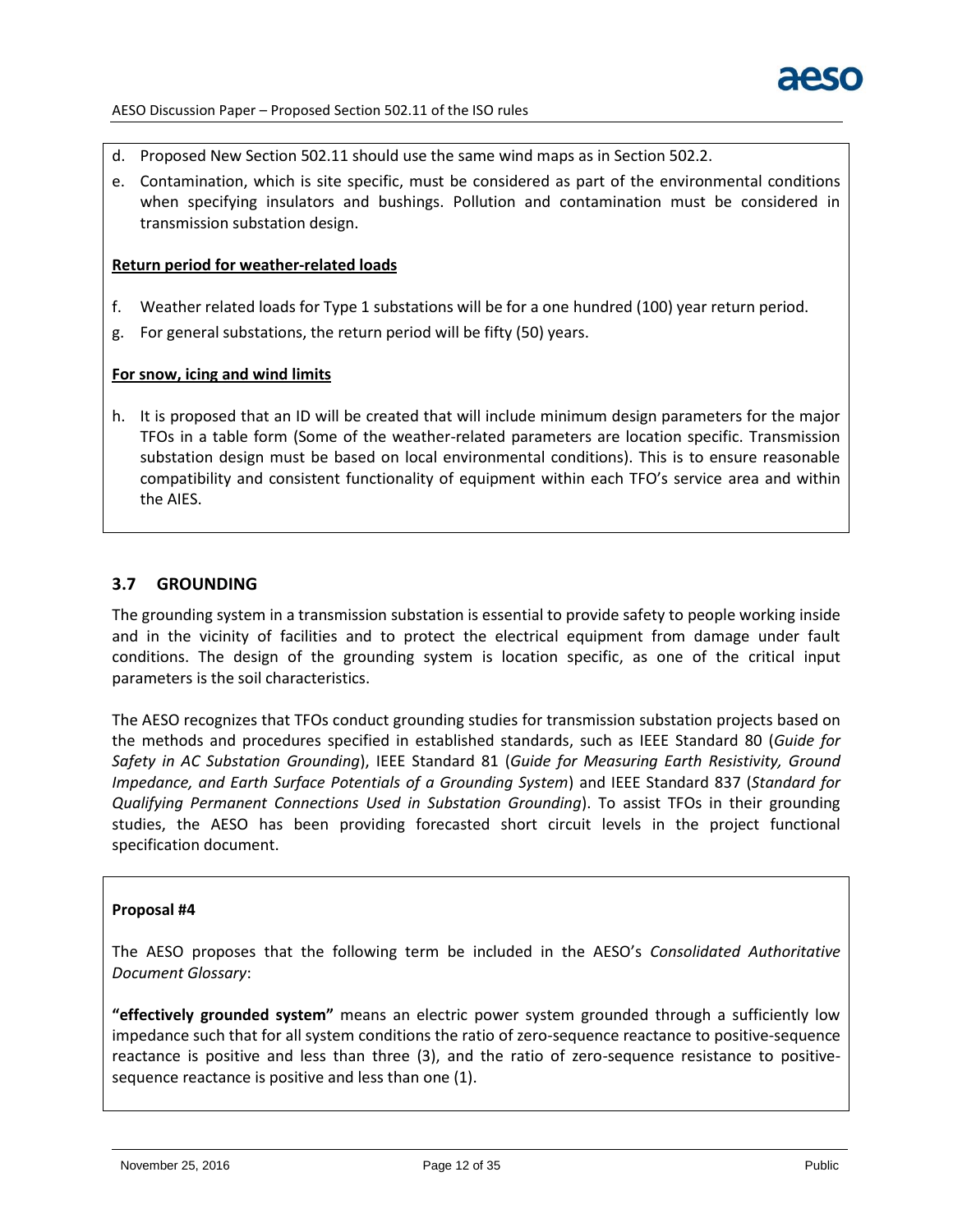## **Proposal #5**

Based on input from the WG, the AESO proposes that the following minimum requirements respecting transmission substation grounding be included in Proposed New Section 502.11. These requirements generally reflect current design practice.

- a. AEUC, IEEE Standard 80 and CSA C22.1-Part 1 (for low voltage installations) must be followed in transmission substation grounding system design;
- b. In designing the grounding system in a transmission substation, the owner of the transmission substation must take into consideration that the AIES is an effectively grounded system;
- c. For a new transmission substation project or any transmission substation projects involving new equipment installation or additions, a grounding study will be conducted to verify that the current or new grounding grid is adequate to handle the specified short circuit levels; and
- d. The AESO is required to provide the following short circuit levels in the project functional specification to the owner of the transmission substation:
	- (a) at the commissioning date; and
	- (b) at least ten (10) years into the future from the commissioning date.

# <span id="page-14-0"></span>**3.8 INSULATION COORDINATION**

Another important aspect of substation design is the required insulation strength and insulation coordination, which is the selection and coordination of the dielectric strength of all electric equipment, and the surge protection devices, in relation to the operating voltages and transient overvoltages which can appear on the system to which the equipment is exposed. The overall objective is to reduce the probability of damage to equipment and disturbance to power delivery caused by insulation failure to an economically and operationally acceptable level. The insulation strength should be coordinated such that equipment with non-restorative insulation, such as power transformers and cables, provides a higher level of insulation resulting in a larger safety design margin than equipment with restorative insulation.

The AESO and the WG agree that proper coordination of insulation withstand strength between HV, MV and LV equipment must be specified to ensure that an insulation failure will be confined to the location on the AIES where it will result in the least damage, be the least expensive to repair and cause the least disturbance to the continuity of the supply of electricity. Although Proposed New Section 502.11 is primarily for facilities operating at ≥100 kV voltage, insulation strength will be specified for not only the HV equipment, but also MV and LV equipment installed at the same transmission substation.

#### **Proposal #6**

Based on input from the WG, the AESO proposes that the following minimum requirements respecting insulation requirements be included in Proposed New Section 502.11.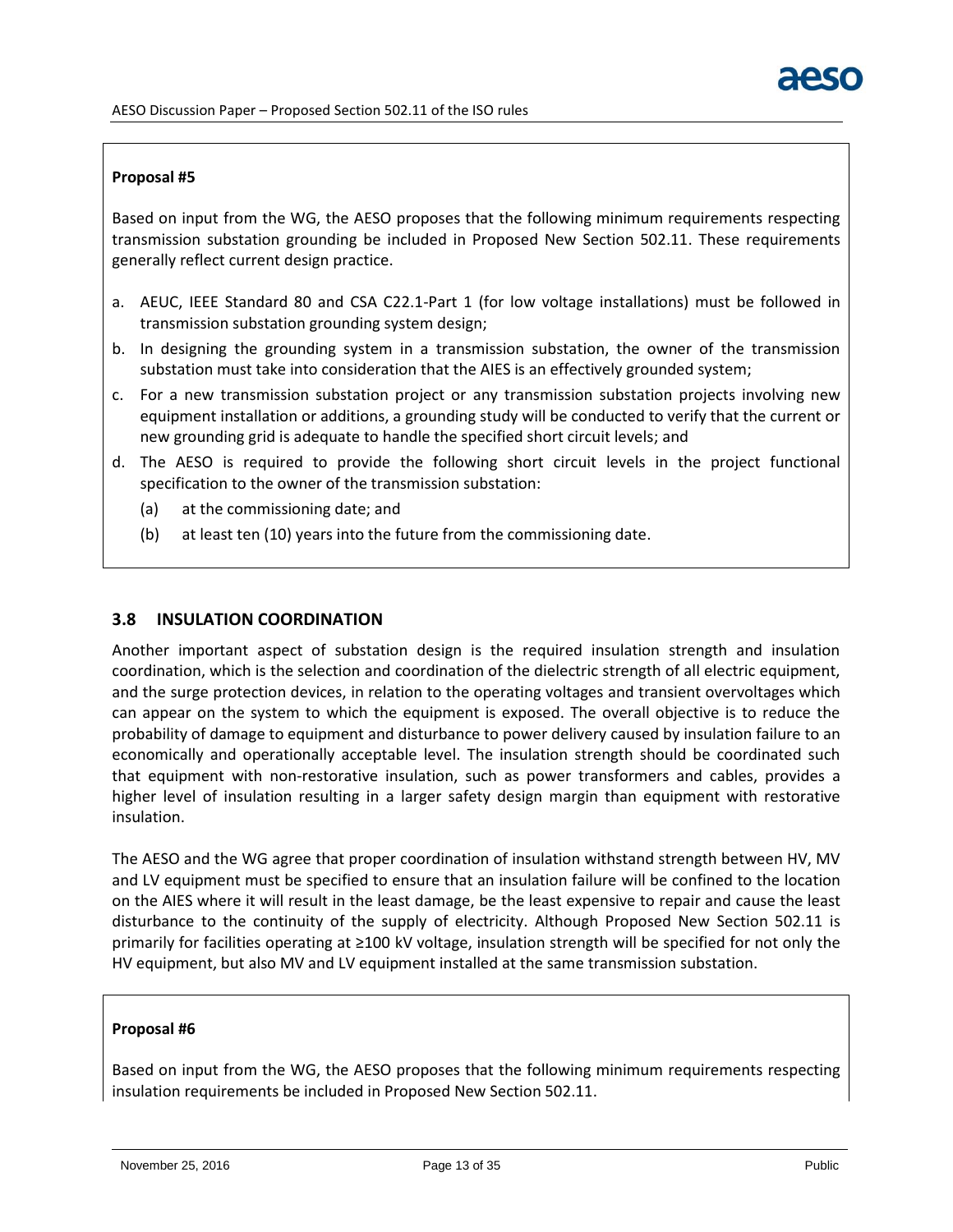- a. The design of the lightning surge protection for all transmission substation equipment must take into account the average lightning ground-flash density level for the site location of the substation.
- b. Split the basic impulse insulation level into basic lightning impulse insulation level ("BIL")<sup>13</sup> and basic switching impulse insulation level ("BSL")<sup>14</sup>. This is especially necessary for equipment operating at 300 kV or higher voltage. Traditionally, the AESO has not specified BSL levels for transmission substation equipment in the project functional specification. However, switching impulses often represent the more severe air insulation withstand condition than lightning impulses at voltages of 300 kV and higher.
- c. Establish a 260 kV nominal voltage class for all the 240 kV buses north of the Whitefish Lake 825S substation and north of the Sagitawah 77S substation. Historically, the northeast and northwest areas of the AIES have been interconnected via long 240 kV transmission lines, often lightly loaded. These areas have been operating at higher voltages than the remainder of the 240 kV system. See i. below for more details.
- d. Use a maximum continuous operating voltage ("MCOV") of 150 kV (instead of 152 kV) for all equipment at a 138 kV nominal voltage. This is to align with current TFO procurement experience to enable selection of equipment in a cost-effective manner and allow compatibility between new and existing equipment. See i. below for more details.
- e. Include BIL levels for 13.8/25/34.5/69 kV equipment for coordination purposes. This is for any equipment inside a transmission substation and is necessary for properly selecting surge arresters for all the voltage levels. See l. below for more details.
- f. For gas insulated transmission substation ("GIS") equipment, insulation requirements must be consistent with the requirements for an air insulated transmission substation ("AIS"). See j. and k. below for more details.
- g. The following mean time between failures ("MTBF") will be the minimum requirement for lightning failure in transmission substation design:

| Equipment               | MTBF (years) |
|-------------------------|--------------|
| <b>Transformers</b>     | 1,000        |
| Bus and other equipment | 400          |

- h. Surge arresters must be installed at each transmission line entrance, unless an insulation coordination study demonstrates otherwise.
- i. The following table presents the acceptable range of voltages that the transmission substation equipment must be able to operate within on a continuous basis $^{15}$ :

<sup>&</sup>lt;sup>13</sup> The BIL refers to the electrical strength of insulation expressed in terms of a standard lightning impulse under standard atmospheric conditions. This Discussion Paper uses the IEEE abbreviation of "BIL", while IEC uses the term "LIWL" (lightning impulse withstand level).

<sup>&</sup>lt;sup>14</sup> The BSL refers to the electrical strength of insulation expressed in terms of a standard switching impulse under standard atmospheric conditions. This Discussion Paper uses the IEEE abbreviation of "BSL", while IEC uses the term "SIWL" (switching impulse withstand level).

<sup>&</sup>lt;sup>15</sup> Normal Continuous Minimum and Maximum voltages are associated with Category A condition (or system normal). The Emergency Continuous Minimum voltage and MCOV (Maximum Continuous Operating Voltage) are associated with Category B, C and D contingencies. The AESO plans the transmission system to operate within these voltages after automatic adjustments have been made to those on-load tap changer transformers and reactive compensation devices.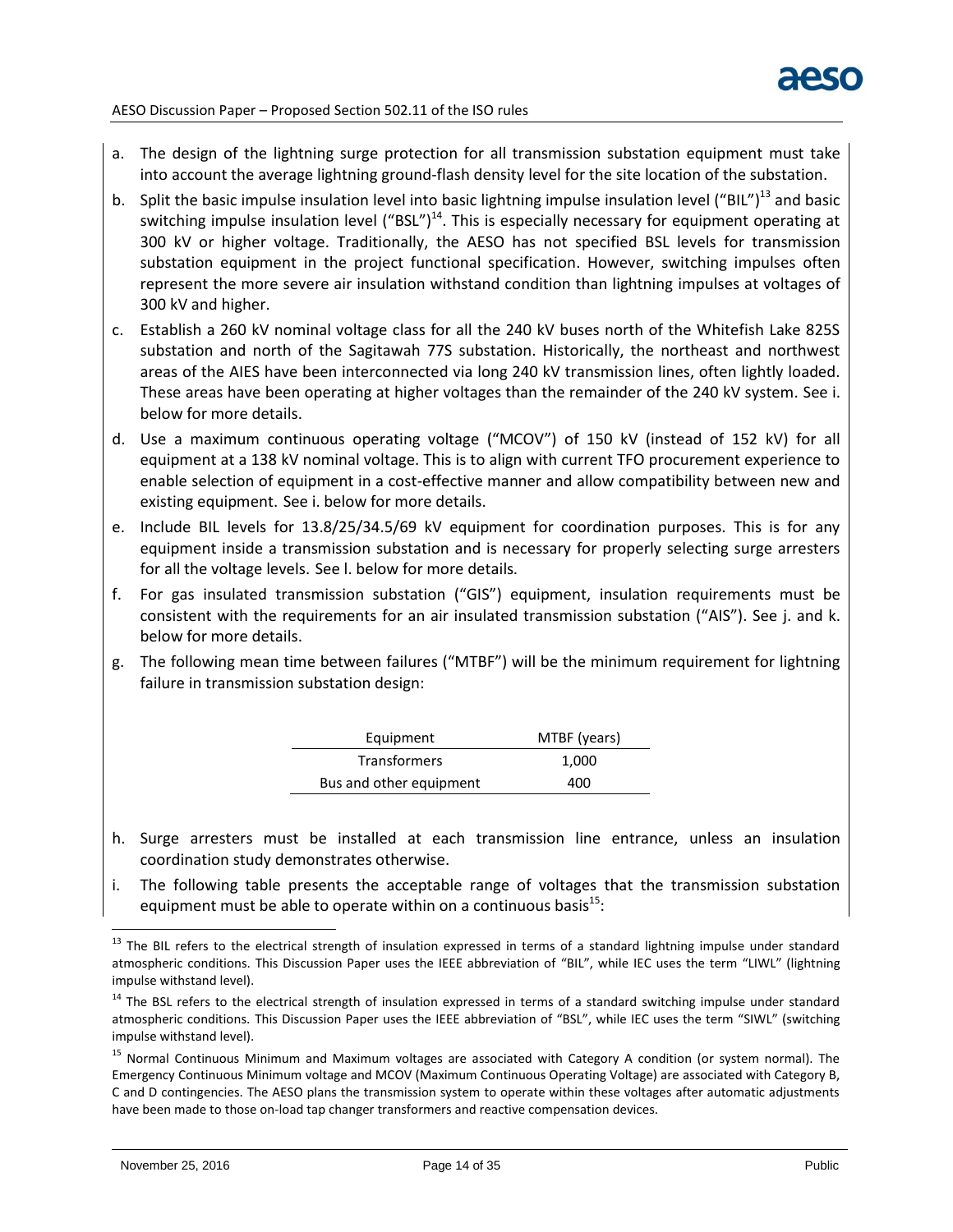

| Nominal<br>(kV) | <b>Emergency Continuous</b><br>Minimum (kV) | <b>Normal Continuous</b><br>Minimum (kV) | <b>Normal Continuous</b><br>Maximum (kV) | MCOV (kV) |
|-----------------|---------------------------------------------|------------------------------------------|------------------------------------------|-----------|
| 138             | 124                                         | 135                                      | 145                                      | 150       |
| 144             | 130                                         | 137                                      | 151                                      | 155       |
| 240             | 216                                         | 234                                      | 252                                      | 264       |
| $260*$          | 234                                         | 247                                      | 266                                      | 275       |
| 500             | 475                                         | 500                                      | 525                                      | 550       |

\* For all 240 kV buses from Whitefish Lake 825S north and Sagitawah 77S north

#### j. For AIS, the following minimum BIL and BSL levels in kV must be met.

|                                                             | 138/144 | 240/260 |     |       | 500        |  |
|-------------------------------------------------------------|---------|---------|-----|-------|------------|--|
| Nominal Voltage Classification (kV rms)                     | BIL     | BIL     | BSL | BIL   | <b>BSL</b> |  |
| Post insulators and Disconnect switches                     | 550     | 900     | 750 | 1.550 | 1,175      |  |
| Circuit breakers/switchers                                  | 650     | 1,050   | 850 | 1,800 | 1,300      |  |
| CTs and VTs                                                 | 650     | 1,050   | 850 | 1.800 | 1,300      |  |
| Transformer windings (with surge arresters on<br>both ends) | 550     | 850     | 750 | 1.550 | 1,175      |  |

## k. For GIS, the following minimum BIL and BSL levels in kV must be met.

| Nominal Voltage Classification (kV)                      | 138/144 | 240/260 |     |       | 500   |
|----------------------------------------------------------|---------|---------|-----|-------|-------|
| rms)                                                     | BIL     | BIL     | BSL | BIL   | BSL   |
| Disconnect switches, buswork,<br>switchgear, CTs and VTs | 750     | 1.050   | 850 | 1.550 | 1.175 |

# l. The following minimum BIL levels in kV apply to the MV and LV equipment in the same transmission substation, for insulation coordination purposes.

| Nominal Voltage (kV rms)                                                            | 13.8 | 25  | 34.5 | 69/72 |
|-------------------------------------------------------------------------------------|------|-----|------|-------|
| Circuit breakers                                                                    | 110  | 150 | 200  | 350   |
| Indoor switchgear, transformer and shunt reactor<br>windings (with surge arresters) | 95   | 125 | 170  | 350   |
| Transformers, shunt reactors bushings (with surge<br>arresters)                     | 110  | 150 | 200  | 350   |
| All other equipment (CTs, VTs, busbars, etc.)                                       | 110  | 150 | 200  | 350   |

# m. Altitude factor should be considered where a transmission substation is located at an altitude exceeding 1000 meters.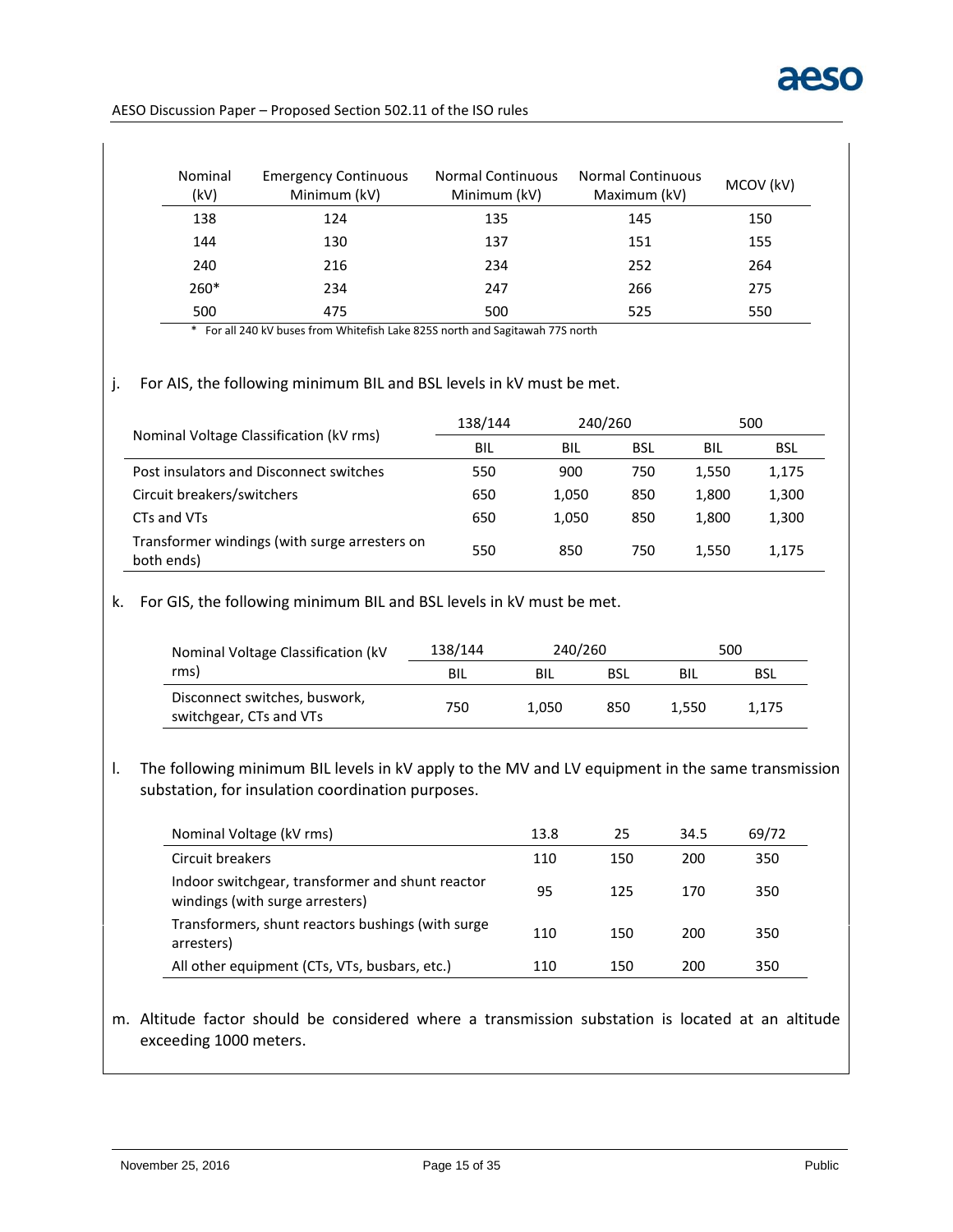

## <span id="page-17-0"></span>**3.9 BUS CONFIGURATION**

Bus configuration refers to the physical arrangement of various elements and components in a substation relative to one another. It is an important task in the initial design of a substation, because a bus configuration, once chosen, determines such factors as land requirement, reliability of supply and delivery, flexibility of operation and maintenance, protection system complexity, and the initial and future cost.

The basic driver of choosing an appropriate bus configuration is to facilitate the operational functions of a substation in an electrical network. A practical design of substation bus configuration should be based on good electric industry practice and should achieve the following objectives:

- reliability,
- simplicity of design and construction,
- ease of maintenance of equipment,
- minimize the outage time during maintenance or forced outage, and
- allow for extension or expansion with load growth in a cost-effective manner.

For reliability, the bus configuration should prevent unintentional substation shutdown, limit outages, and permit rapid restoration of service after an outage. The WG agrees with the following guiding principles for the bus design of a future transmission substation. Bus configuration should

- support and promote safety and reliability of the AIES;
- provide maximum maintenance and operating flexibility; and
- balance out initial and future needs and costs.

#### **Proposal #7**

Based on WG's input, the AESO proposes that the following minimum requirements respecting bus configuration be included in Proposed New Section 502.11. The following proposed requirements are generally consistent with the AESO's current practice for developing functional specifications and TFO design principles for bus configuration. Furthermore, these proposed requirements generally align with the connection requirements of utilities in North America.

#### **For all transmission substations including Type 1 substations**

a. A faulted substation element<sup>16</sup> must not result in the loss of another bus-connected transformer element in the same transmission substation. This basically means that if a transmission substation is designed to accommodate more than one power transformer, each transformer should be connected to a separate bus section. A transmission substation is often initially constructed with one transformer, and expanded with more transformers in the future. In this case, the design should provide space for a bus tie breaker bay for future expansion.

<sup>&</sup>lt;sup>16</sup> For the purposes of Proposed Section 502.11, the term "substation element" includes a power transformer, circuit breaker, instrument transformer, switched capacitor, switched reactor, or reactive power compensator.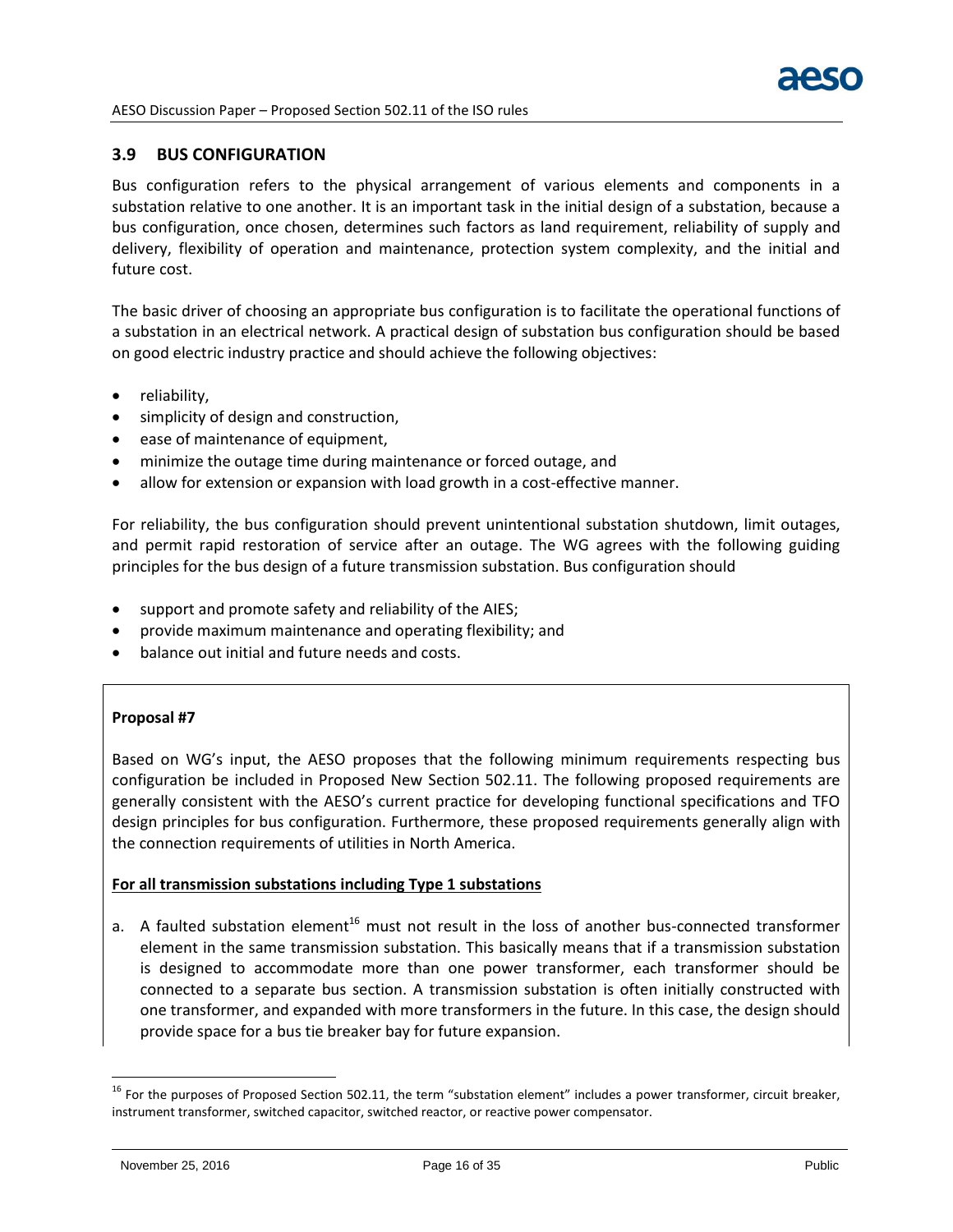

- b. No additional substation elements will have to be taken out of service for an extended period to accommodate maintenance of a substation element. However, it is acceptable to momentarily remove another substation element to enable the removal and isolation, through switching, of a substation element requiring maintenance.
- c. The ampacity of all terminal components connecting a transmission line or power transformer must be no less than the maximum operating rating of the line or the transformer.
- d. A breaker failure event should not trip all the circuits which terminate at the same remote transmission substation, or the same generating station. This means that all circuits connecting the same transmission substations at both ends (such as double circuit lines) must be placed at different diameters between buses or bus sections.
- e. In an incomplete breaker-and-half and breaker-and-third diameter, disconnect switches close to the bus should be installed to minimize outage time during the installation of the remaining breakers in the future. The following figure illustrates this requirement graphically:



- f. A ring bus configuration is acceptable with up to six nodes. A ring bus with more than six nodes will be approved by the AESO on a case-by-case basis in the project functional specification. This is to limit the risk of a system split when maintenance is being performed on a circuit breaker element. Such split can cause the source transmission line to be isolated from other transmission lines and transformers.
- g. A disconnect device at the line side must be installed for each transmission line, power transformer and/or generator connection. The following diagram illustrates this requirement:



h. If all three transmission voltage levels (138/144, 240/260 and 500 kV) are present, failure of an autotransformer must not result in tripping more than four (4) circuit breakers. This requirement is to minimize the scope and duration of excessive outages across multiple voltages. The following figure illustrates this requirement: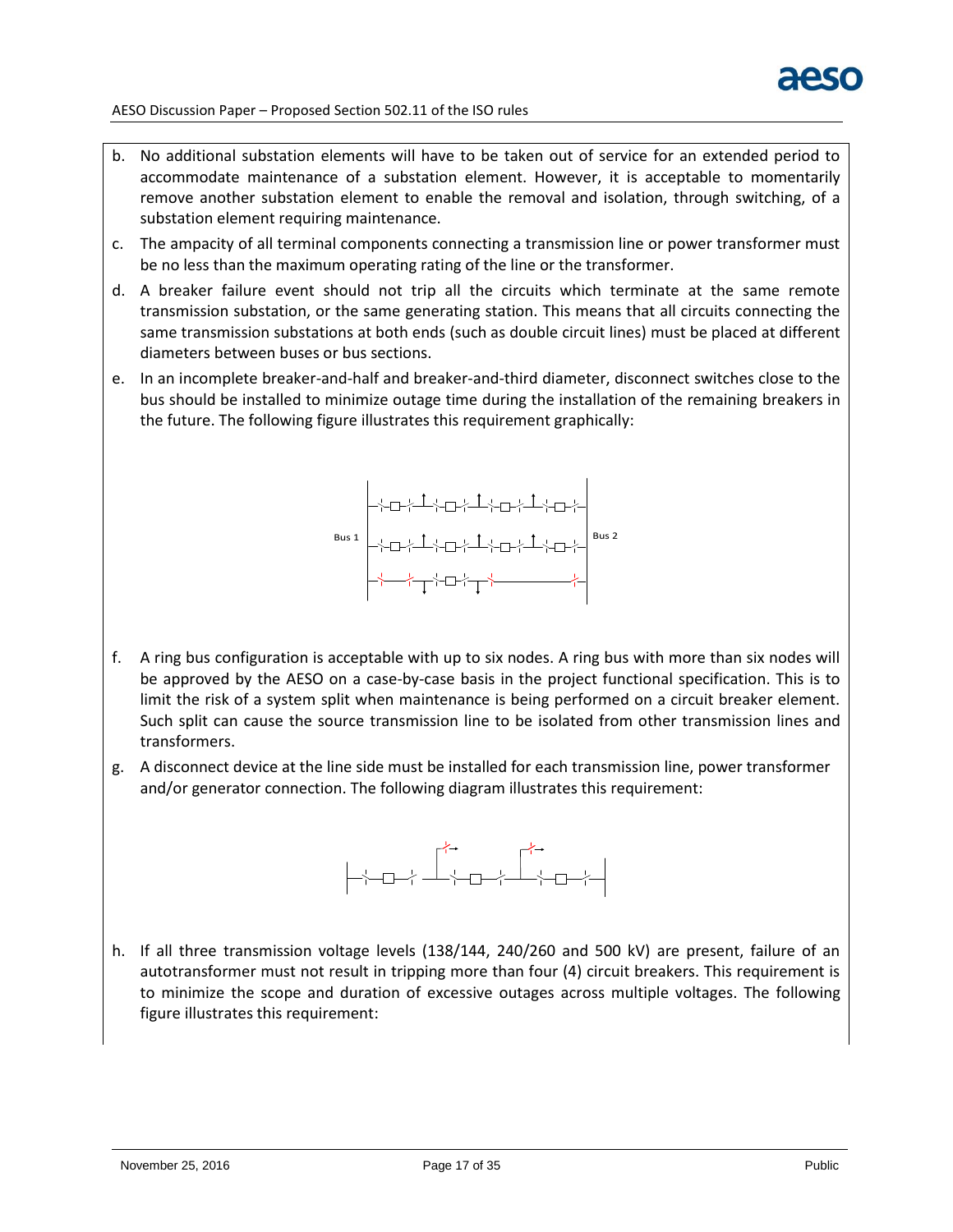

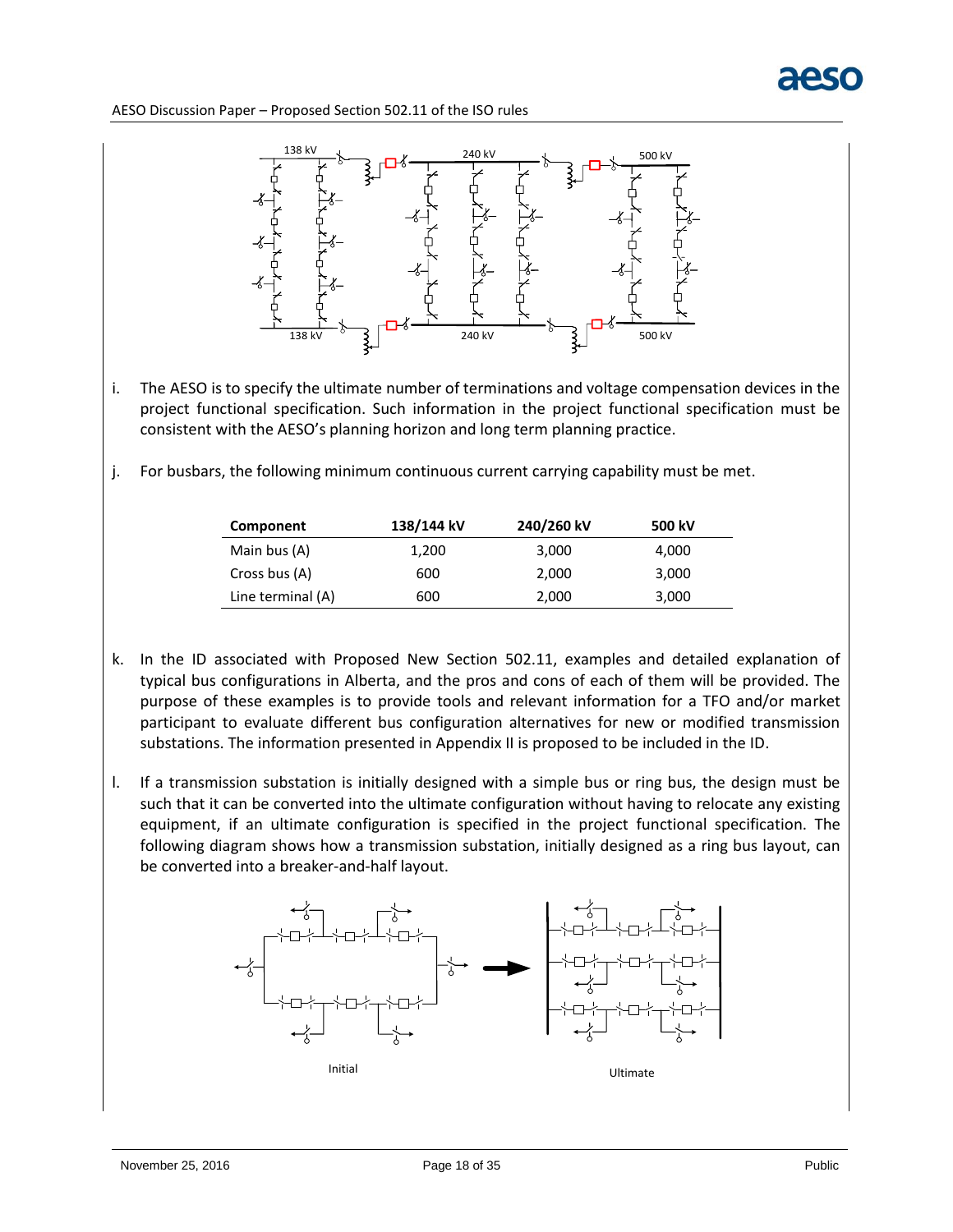

m. In a ring bus, positioning of equipment should be such that lines are not terminated in positions which will ultimately be buses in the ultimate configuration, if an ultimate configuration is specified in the project functional specification.

#### **For Type 1 substations only**

n. A faulted substation element (N-1 event) must not result in the loss of any other substation elements. This requirement means that for Type 1 substations, only a breaker-and-half or ring bus configuration may be chosen, as a single bus arrangement with or without transfer bus would not meet this requirement.

## <span id="page-20-0"></span>**3.10 AC STATION SERVICE SUPPLY SYSTEM**

Both the AC and DC station service supply systems represent an important part of substation design and operation. These systems are of paramount importance to the reliable and safe operation of a substation. The reliable operation of a substation becomes even more important during disturbances and faults in the transmission system.

The AC station service supply system may include a station service transformer or transformers, standby generator, AC transfer switches, AC panel boards and protection devices. The AC station service supply system typically supplies AC power to the heating and cooling unit, ventilation fan and lighting in the control building, yard lighting, outdoor equipment cabinet heaters, pumps, compressors, and transformer cooling fans.

The following illustrates some of the technical requirements respecting AC station service supply system by various utilities in USA and Canada:

- AC station service supply system must be capable of operating continuously without malfunction or overheating in the voltage range and load current requirements of the substation;
- AC station service supply system must be installed to meet electrical codes and industry standards; and
- AC station service supply system must be monitored and alarmed for abnormal conditions.

#### **Proposal #8**

Based on input from the WG, the AESO proposes that the following minimum requirements respecting AC station power supply be included in Proposed New Section 502.11:

#### **For Type 1 substations only**

a. Dual independent AC station service supply system sources must be provided. The term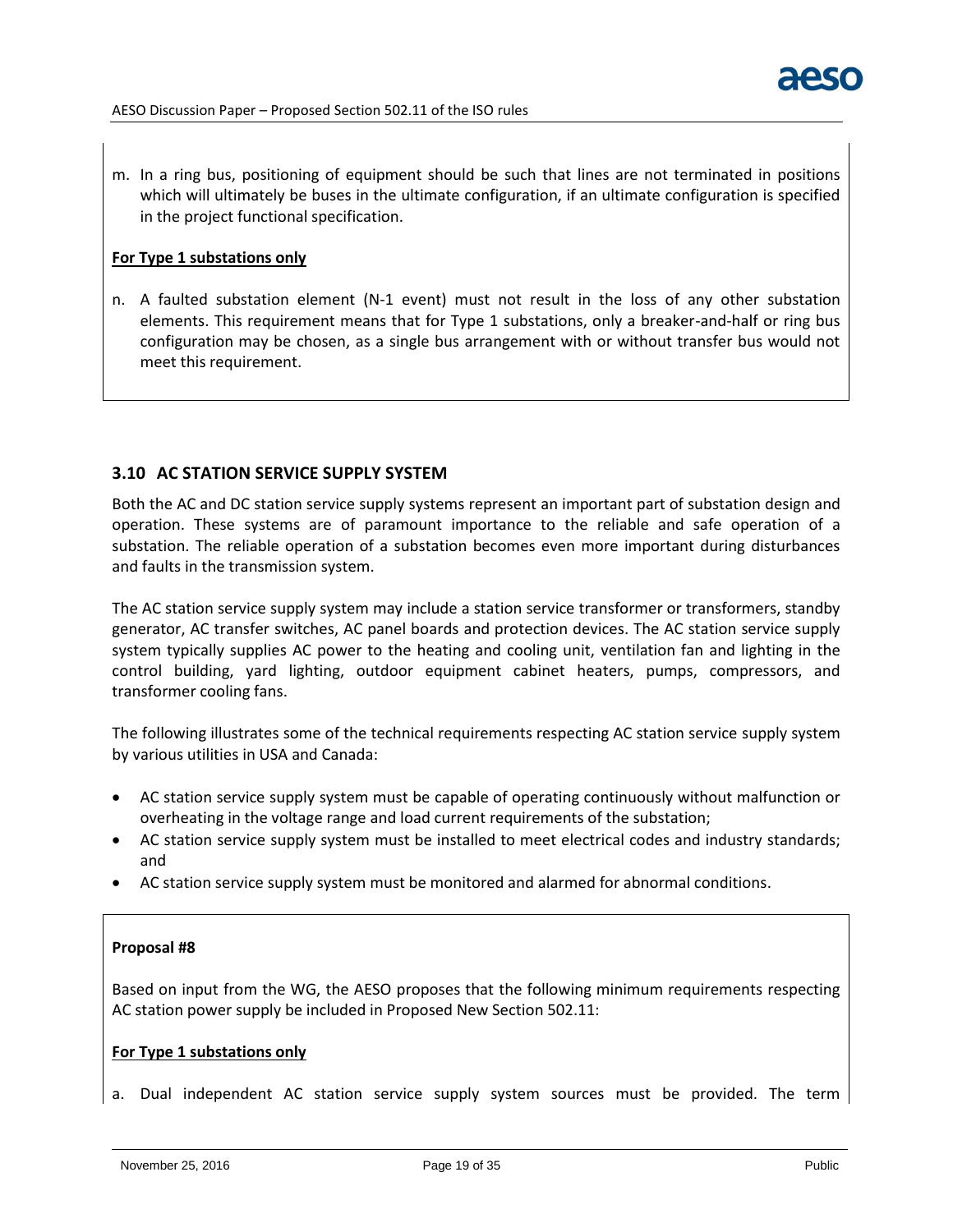

"independent source" will be explained in the proposed ID (note: an independent AC source can be a standby generator, MV bus-connected station service transformer on different buses, HV power VT, transformer tertiary winding, and distribution line to a pad-mounted transformer).

b. If a station service transformer, having a capacity of 1 MVA or larger, is directly connected to an HV bus, a circuit breaker or circuit switcher is required on the HV side of the station service transformer.

## <span id="page-21-0"></span>**3.11 DC STATION SERVICE SUPPLY SYSTEM**

The DC station service supply system for a substation provides DC power to the various sensors and relays and the control and operating mechanisms for a large variety of equipment. The DC station service supply system is generally comprised of batteries, battery chargers, switches, panel boards and protective devices. The battery charging system is connected directly to the AC station service supply system. Proper design, sizing, and maintenance of the components that make up the DC station service supply system are required.

In the past the AESO has not specified the DC station service supply system for most transmission substations in the project functional specification. Currently in Alberta, there appear to be varying design principles and standards applied by TFOs with respect to battery capacity. In the AESO's view, and the WG agrees, a consistent minimum requirement of the battery system is necessary.

In North America, most utilities require at least eight (8) hours of discharge time for the batteries. Other technical requirements respecting DC station service supply systems in various USA and Canadian utilities include the following:

- The DC station service supply system must be capable of operating continuously without malfunction or overheating in the voltage range and load current requirements of the substation;
- Battery sizing must be as per IEEE standard 485 (*Recommended Practice for Sizing Lead Acid Batteries for Stationary Applications*) to carry all the required DC loads during an AC power failure;
- Batteries with a minimum life expectancy of twenty (20) years must be installed; and
- Battery chargers must be able to provide full rated DC output current with battery disconnected.

#### **Proposal #9**

Based on input from the WG, the AESO proposes that the following minimum requirements respecting DC station service supply systems be included in Proposed New Section 502.11:

#### **For all transmission substations including Type 1 substations**

- a. Battery sizing must be determined as per IEEE standard 485 or an equivalent standard that is approved by the AESO.
- b. The batteries must be able to provide eight (8) hours of discharge time from the loss of AC station service supply system. The battery bank must be sized to be able to keep the transmission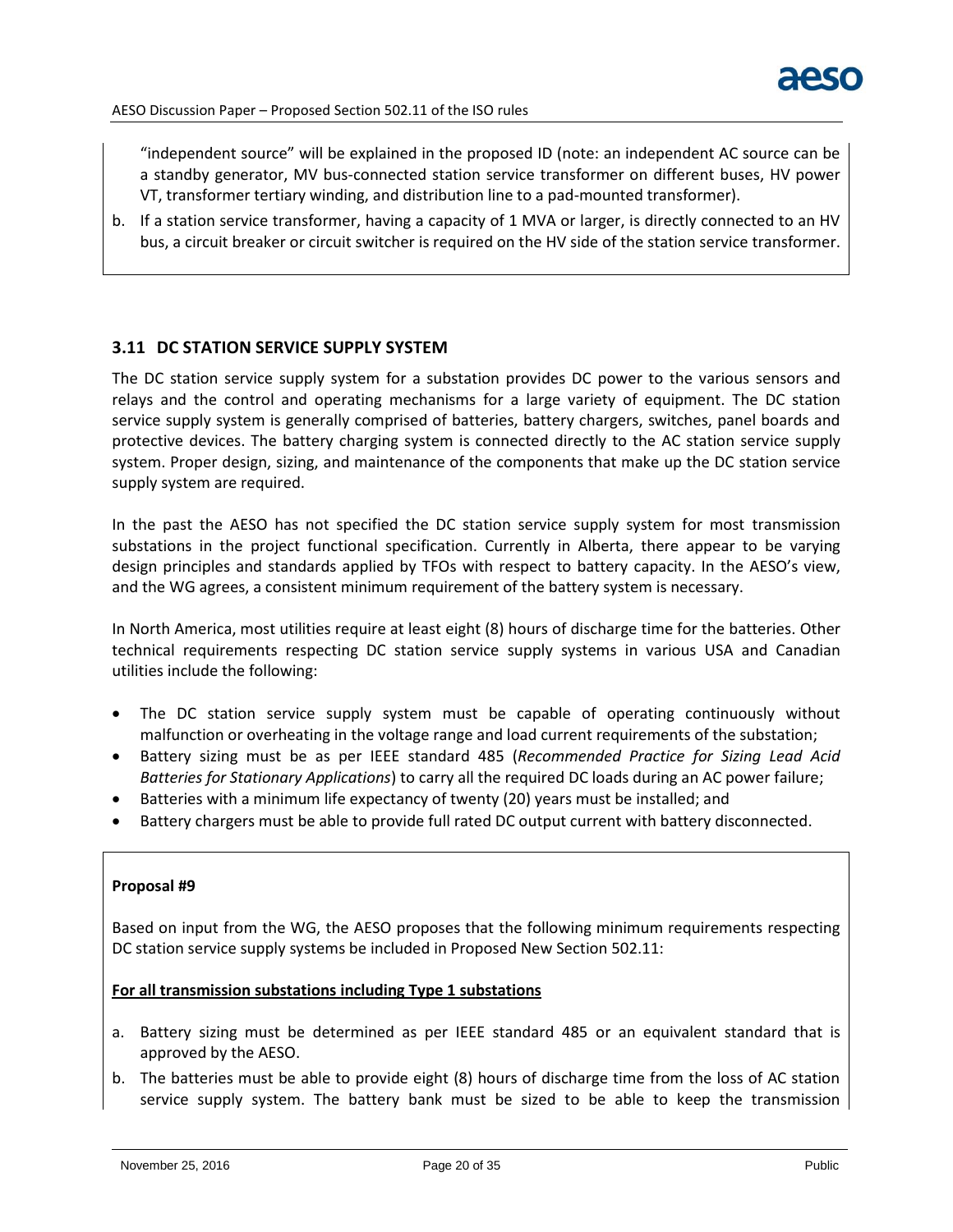

substation control and alarm system powered for at least eight (8) hours upon loss of the AC station service supply system sources, and provide one (1) minute of close-open power to the breaker or breakers required to re-energize the transmission substation AC station service supply system source.

- c. The batteries must be able to charge to full capacity within twenty four (24) hours or less from a fully discharged battery state.
- d. The AC/DC rectifiers in the battery charger must be high efficiency and low output ripple without battery being connected, and must be able to supply its full DC output current rating with battery disconnected. This means that the battery charger should be full-wave and have suitable filter circuit to minimize output ripple effect.

## **For Type 1 substations only**

e. Two independent battery banks, Bank A and Bank B, with independent chargers, must be provided. Either Bank A or Bank B must have a minimum discharge time of eight (8) hours at the connected load. Common mode failure must be avoided. Furthermore, manual transfer capability should be provided between the two battery banks.

# <span id="page-22-0"></span>**3.12 POWER TRANSFORMERS**

Typically power transformers represent the single most expensive equipment in most substations and it often takes months or even years to replace a power transformer if it fails. As such, power transformers must be properly sized and rated, and protected. Some protection requirements for power transformers have already been addressed in Section 502.3 of the ISO rules, *Interconnected Electric System Protection Requirements* ("Section 502.3"), such as the type of protection system and the redundancy requirement.

#### **Proposal #10**

Based on input from the WG, the AESO proposes that the following minimum requirements regarding power transformers be included in Proposed New Section 502.11.

In the WG's view, it is premature at this moment to specify any special requirements on power transformers to address geomagnetic disturbance ("GMD") effects, as the NERC EOP-010, *Geomagnetic Disturbance Operations*, has not been adopted in Alberta as yet.

- a. All substation power transformers must have surge protection on both the high and low sides of the transformers in the form of surge arresters.
- b. Transformer ratings must be based on CSA C88 M90 or later versions. The CSA C88-M90 was published in 1990 and was reaffirmed in 2009.
- c. FCBN (full capacity below nominal) is required for all power transformers with HV tap-changers. This means that a transformer with HV tap-changer must be able to deliver its rated capacity when the voltage source is lower than the rated voltage within the acceptable range.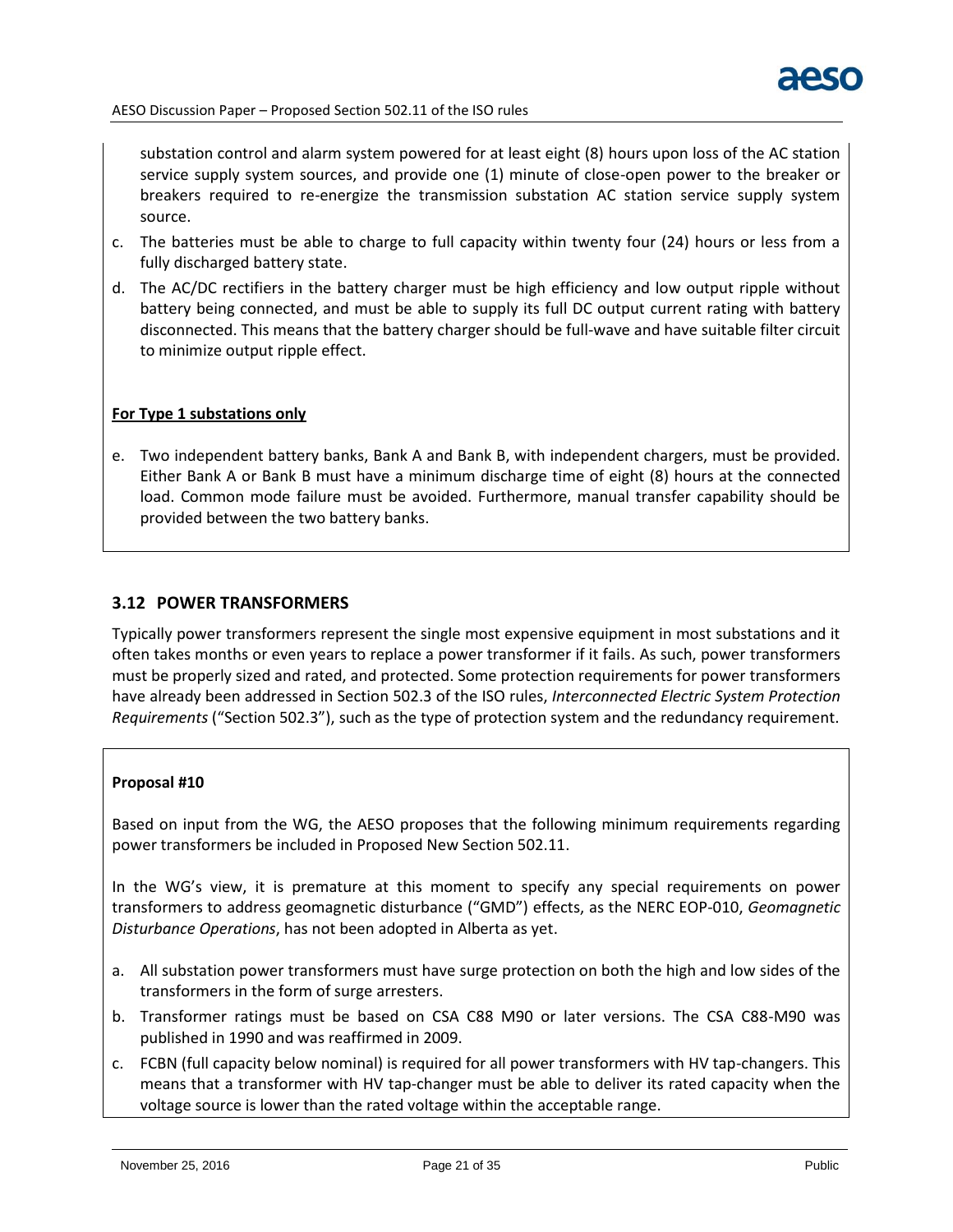- d. The AESO must specify whether a LTC (load tap changer) is required or not for power transformers in the project functional specification.
- e. For all transformers, the tap changer should be such that it provides a minimum voltage regulation range of +/-10%, unless the AESO specifies otherwise in the project functional specification.
- f. Any ratings beyond the nameplate rating, if specified in a functional specification with a specified load cycle, must be recorded and provided to the AESO.
- g. The load cycle test to meet functional specification requirement in "f" must be performed in accordance with IEEE Standard C57.119 (*Recommended Practice for Performing Temperature Rise Tests on Oil-Immersed Power Transformers at Loads beyond Nameplate Rating*). The test report must include, to the maximum extent possible, all information as specified in IEEE Standard C57.91 (*Guide for Loading Mineral-Oil-Immersed Transformers and Step-Voltage Regulators*).
- h. Transformer loss evaluation must be carried out, if stipulated by the AESO in a project functional specification. The AESO is required to provide, in the project functional specification, 20-year loading levels and the economic parameters (which is similar to line optimization studies in Section 502.2) for the TFO or market participant to conduct such evaluation.
- i. The impedance value of a transformer is the responsibility of the TFO or the owner of the transformer. However, the AESO may prescribe the impedance value of a transformer in the project functional specification.
- j. For system transformers, consideration should be given to the design and control such that parallel operation is capable. For load transformers, parallel operation will be determined by the TFO and load customers.
- k. Transformer testing is the responsibility of the TFO and must meet the test procedures outlined in CSA C88 (*Power Transformers and Reactors*). Currently, TFOs require either type testing or routine testing of the transformers.

# <span id="page-23-0"></span>**3.13 CIRCUIT BREAKERS**

The purpose of a circuit breaker is to

- interrupt and clear, as quickly as possible, short circuit current brought on by a short-circuit on a faulted equipment;
- clear faults as quickly as possible to maintain system stability;
- reduce the probability and degree of harm to the general public, utility personnel, and property;
- reduce the amount of damage the faulted equipment sustains, thus containing repair costs, service interruption duration, and impact on the environment; and
- clear transient faults to enable service restoration as quickly as possible.

#### **Proposal #11**

Based on the input from the WG, the AESO proposes that the following minimum requirements regarding circuit breakers be included in Proposed New Section 502.11: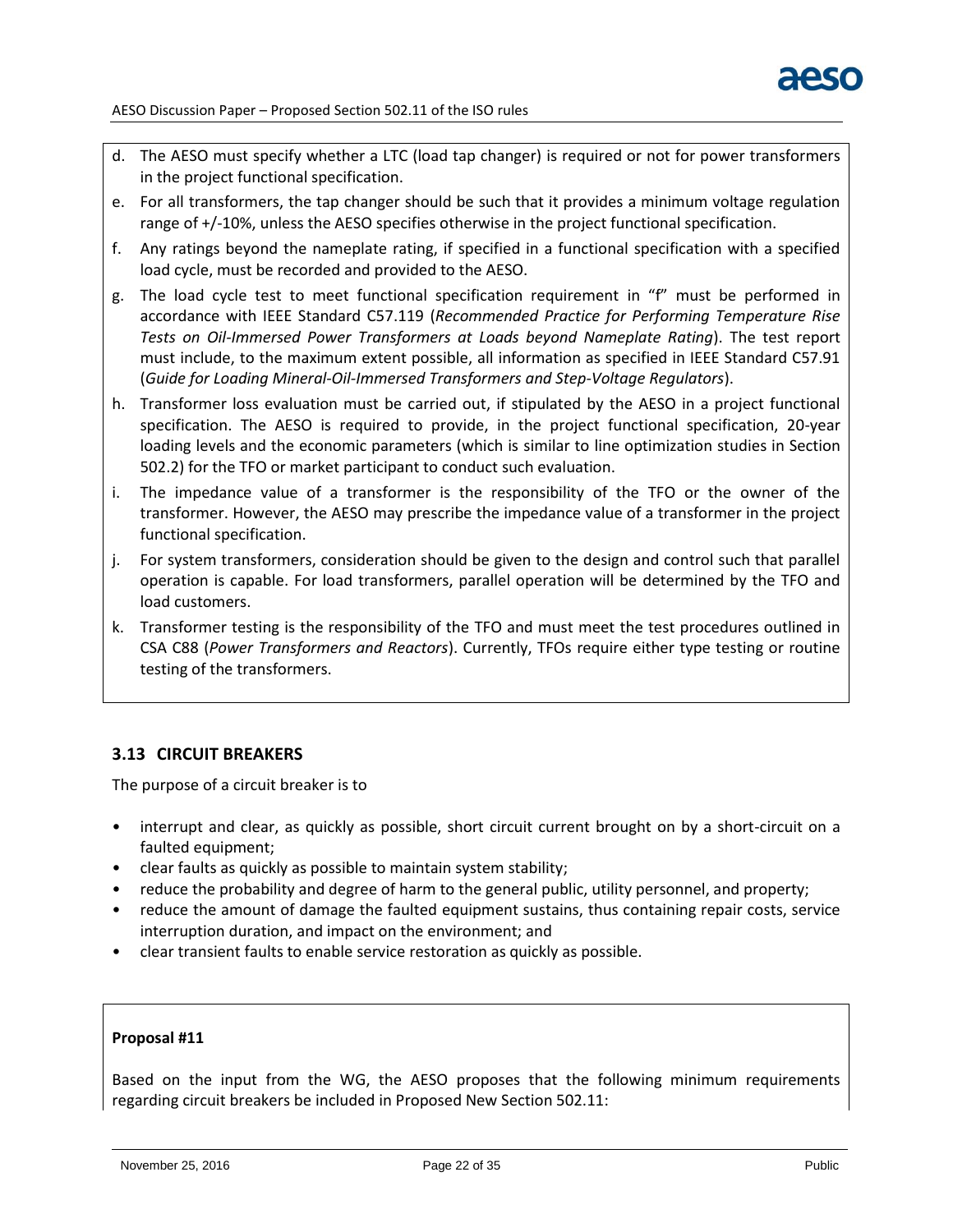

- a. All circuit breakers, at a closed position, must be able to perform an open-close-open sequence of operation after power loss to the operating mechanism, regardless of the type of operating mechanism.
- b. All circuit breakers must be tested in accordance with IEEE C37 or IEC 62271 collection of standards. These standards define common requirements for circuit breaker ratings, design and construction, and testing.
- c. All disconnection or isolation devices must be tested in accordance with IEEE C37 or IEC 62271 collection of standards.
- d. Single-pole circuit breakers are required for 240/260 kV or 500 kV transmission substations, unless the AESO specifies otherwise in the project functional specification.
- e. The following table shows the maximum operating time for opening circuit breakers or circuit switchers. The operating time is defined as the time between when the trip circuit is energized and when the arc is extinguished in all poles.

| Nominal Voltage (kV) | Maximum Operating Time (cycles) |  |  |
|----------------------|---------------------------------|--|--|
| 138/144              | 3.0                             |  |  |
| 240/260              | 2.5                             |  |  |
| 500                  | 2.0                             |  |  |
|                      |                                 |  |  |

# <span id="page-24-0"></span>**3.14 SHUNT CAPACITORS AND SHUNT REACTORS**

Capacitor banks are an effective source of voltage support, especially during peak load periods and during fault conditions, when the demand for reactive compensation is high. The switching cycle of a capacitor bank may often occur several times a day.

At a minimum, the switching devices for capacitor banks should be able to provide transient control to ensure acceptable quality of power to customers. It is known that excessive transient conditions at the substation capacitor bank bus can cause nuisance tripping of certain loads, such as variable speed drives. Transient overvoltages can also cause deterioration or damage to equipment insulation, control wiring, and cause extra operating duty for surge arresters.

#### **Proposal #12**

Based on input from the WG, the AESO proposed that the following minimum requirements regarding shunt capacitor banks and reactor banks located in transmission substations be included in Proposed New Section 502.11:

a. A circuit breaker or circuit switcher must be installed for tertiary winding or HV connected shunt capacitor bank or reactor bank.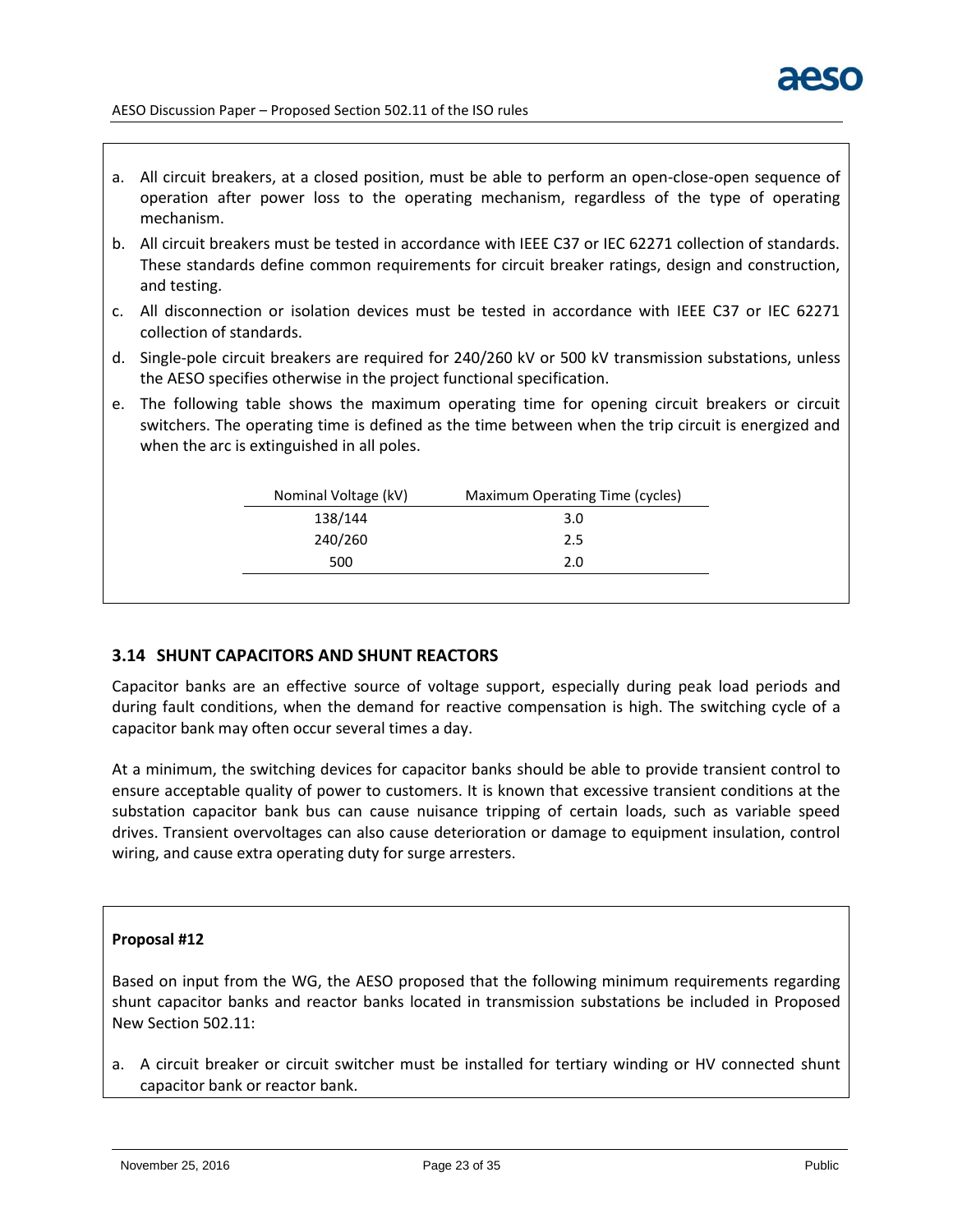

- b. For any shunt capacitor bank additions, the legal owner must review the switching transients to determine if controlled energization (e.g., controlled closing, transient current-limiting reactors, preinsertion resistors, etc.) is required.
- c. The AESO will identify, in the project functional specification, the requirement for a suitable switching device for a shunt capacitor bank or shunt reactor bank. The legal owner of the facility will be responsible for the detailed requirements for the switching device.
- d. The impedance of a shunt reactor must not vary by more than 15% from the rated impedance up to 1.5 p.u. of the rated voltage.
- e. Line connected shunt reactors must be either solidly grounded or grounded through a neutral reactor.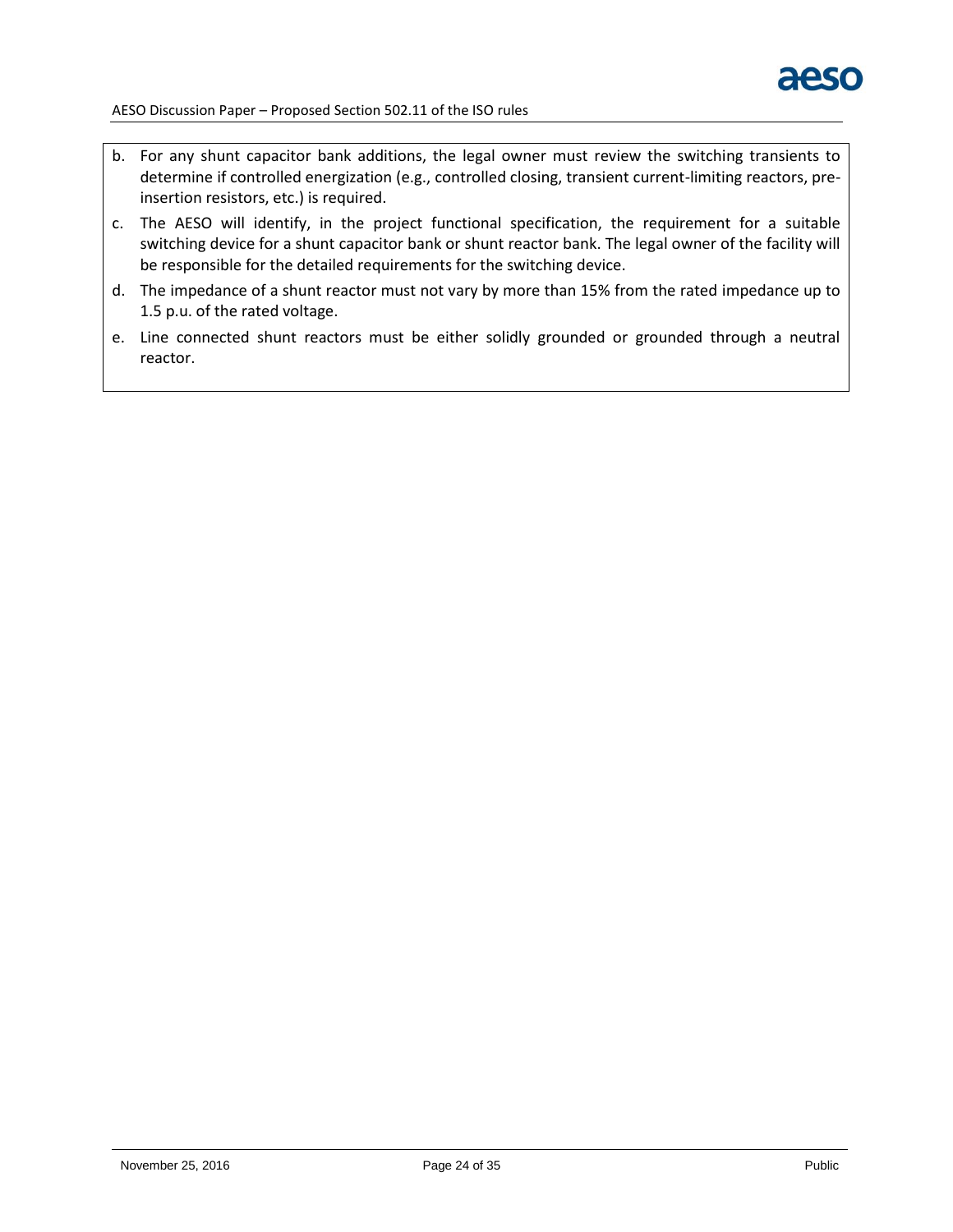

# **APPENDICES**

# <span id="page-26-0"></span>**APPENDIX I: INDUSTRY WORKGROUP**

On June 25, 2015, the AESO issued a letter of invitation to the public inviting participation in the WG to develop a proposed new rule "substation and technical operating requirements".

A number of parties expressed interest in the workgroup, including:

- AltaLink L.P.,
- **•** ATCO Electric,
- ENMAX Power Corporation,
- EPCOR Distribution & Transmission, and
- FortisAlberta Inc.

The following table lists the representatives from each organization in the WG. These representatives participated in the technical discussions throughout the process.

| Organization           | Primary                                                           | Alternate                                                             |
|------------------------|-------------------------------------------------------------------|-----------------------------------------------------------------------|
| <b>AESO</b><br>(chair) | Ligong Gan<br>Lead Engineer                                       | Dan Shield, Director, Engineering<br>Fred Ritter, Chief Engineer      |
| AltaLink               | Cory Akins<br><b>Principal Engineer - Substations</b>             | Colin Clark<br>Principal Engineer - Major Equipment<br>and HVDC/FACTS |
| ATCO                   | Arden Spachynski<br>Principal Engineer, Substation<br>Engineering | Darrell Wilvers<br>Senior Technical Supervisor,<br>Innovation         |
| <b>EPCOR</b>           | Lucian Ciocoiu<br>Senior Manager, Transmission Assets             | Liviu Bogdan<br><b>Substation Asset Manager</b>                       |
| <b>FNMAX</b>           | Len Huynh<br>Manager, Electrical Engineering                      | <b>Bryce Hughes</b><br><b>Transmission Planning Engineer</b>          |
| Fortis                 | Richard Bahry, Director, Engineering                              |                                                                       |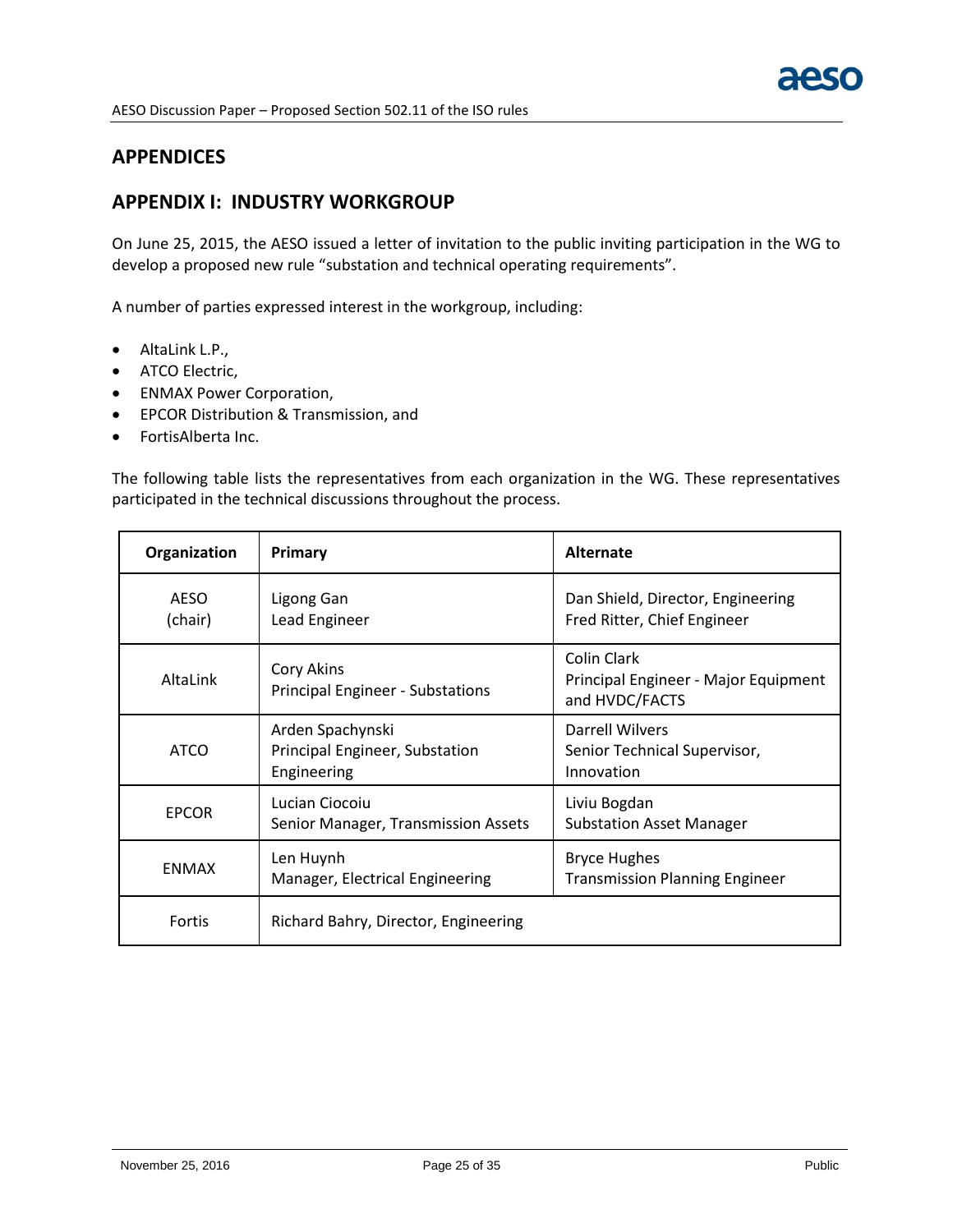

#### **SUBSTATION RULE 502.11 WORKGROUP**

TERMS OF REFERENCE (Final) September 18, 2015

#### 1. Purpose

The AESO is responsible for the safe, reliable and economic planning and operation of the Alberta Interconnected Electric System ("AIES"), under the *Electric Utilities Act* and its regulations. The AESO develops and publishes binding ISO Rules, including Operating Policies and Procedures (collectively "ISO Rules"), pursuant to the Act and its regulations.

This Terms of Reference document is to notify stakeholders that the AESO intends to develop a New ISO Rule, Section 502.11 (and may also develop an associated Information Document), which will address the minimum technical requirements for future transmission substations to ensure the integrity and reliable operation of the AIES. To this end, the AESO is forming an industry workgroup to identify, prioritize and discuss the issues and possible solutions related to the minimum transmission substation technical requirements.

## 2. Membership

The membership of the New ISO Rule 502.11 Workgroup ("WG") will be drawn from the Alberta electric industry. The AESO encourages participation from all Transmission Facility Owners (TFOs) and major industrial customers that have ownership and direct involvement in transmission substation design, construction and operation. Although the participation in the WG is open to the whole industry, the AESO reserves the right to limit the WG membership for the sake of efficiency. Membership in the WG will be limited to one individual per organization unless otherwise agreed to by the AESO. The WG will be chaired by the AESO representative.

The WG members must agree to the following:

- be willing to participate in all work of the WG, and to act in a professional and open manner;
- be willing to share experience and knowledge with other WG members;
- be willing to sign a confidentiality agreement protecting commercially sensitive data and information that may be shared among the WG members;
- have sufficient technical knowledge, or carry a primary technical responsibility within their organizations, related to transmission substation design, construction, commissioning and operation; and
- be willing to undertake investigations into specific technical issues as determined by the WG.

The membership of WG may be published on the AESO website.

#### 3. Scope

The scope of the workgroup discussions will be as follows: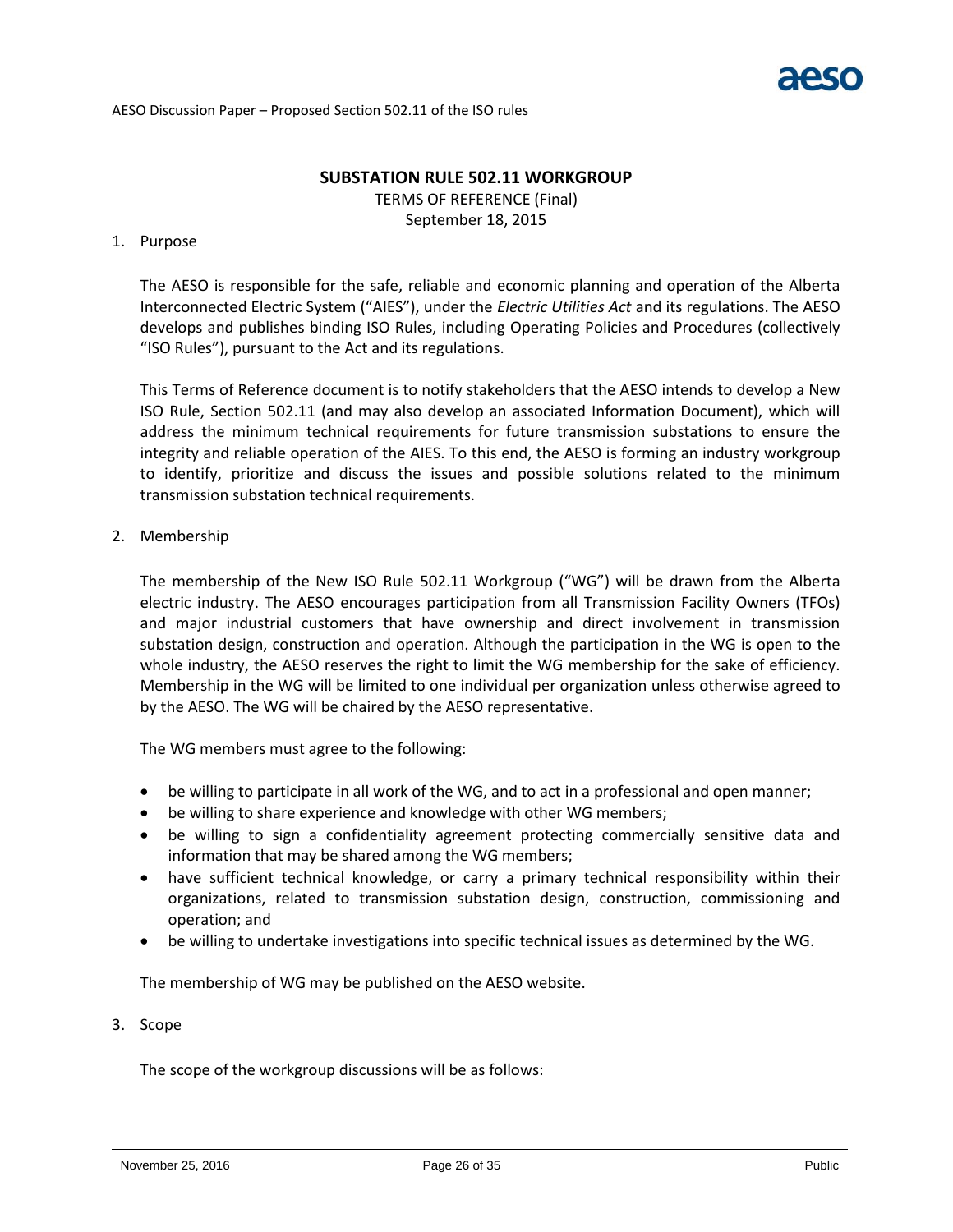- WG members will provide input and ideas that will form the basis of a future recommendation paper to be released by the AESO;
- The AESO is committed to carefully examining and analyzing all information and suggestions from the WG in the development of the recommendation paper. The AESO is committed to communicating with the WG members on the contents of the recommendation paper prior to its finalization;
- WG members may present ideas and recommendations to the WG for consideration and discussion in an open and responsive manner;
- The WG will focus primarily on the technical rules. However, WG members may be required to assist the AESO and other WG members in understanding and evaluating the financial implications of potential technical options;
- WG members will not be precluded from participating in the ISO Rule consultation process or in any related Alberta Utilities Commission ("AUC") proceeding in their own capacity, independent from the AESO;
- The AESO, in consultation with the WG, will determine if an independent or third party assessment of the entirety or a portion of the draft rule will be needed.
- 4. Principles

The AESO has developed a set of principles, set out in Appendix A, to ensure its consultation is inclusive, transparent, fair and efficient.

- 5. Meetings
	- The WG chair will be an AESO representative and will be at all meetings;
	- The WG will meet monthly, or otherwise as determined by the AESO and the WG;
	- The AESO will ensure minutes of meetings are taken. However, minutes of meeting will not be posted on the AESO website;
	- The WG chair will make efforts to distribute the agenda and materials to the WG prior to any meetings.
- 6. Consultation Steps and Schedule

The table below presents a preliminary schedule for the proposed New ISO Rule 502.11. Note that the proposed dates are subject to change.

| <b>ISO Rule</b><br>Consultation<br><b>Process Steps</b> | <b>Activity and Documents</b>                                                                                    | Proposed<br><b>Schedule</b> |
|---------------------------------------------------------|------------------------------------------------------------------------------------------------------------------|-----------------------------|
| Step 1                                                  | The AESO invites participation in the WG by way of a<br>Terms of Reference document                              | Jun/15                      |
| Step 2                                                  | WG members provide written comments to the AESO on<br>the proposed Terms of Reference and briefing materials (if | by Jul 15/15                |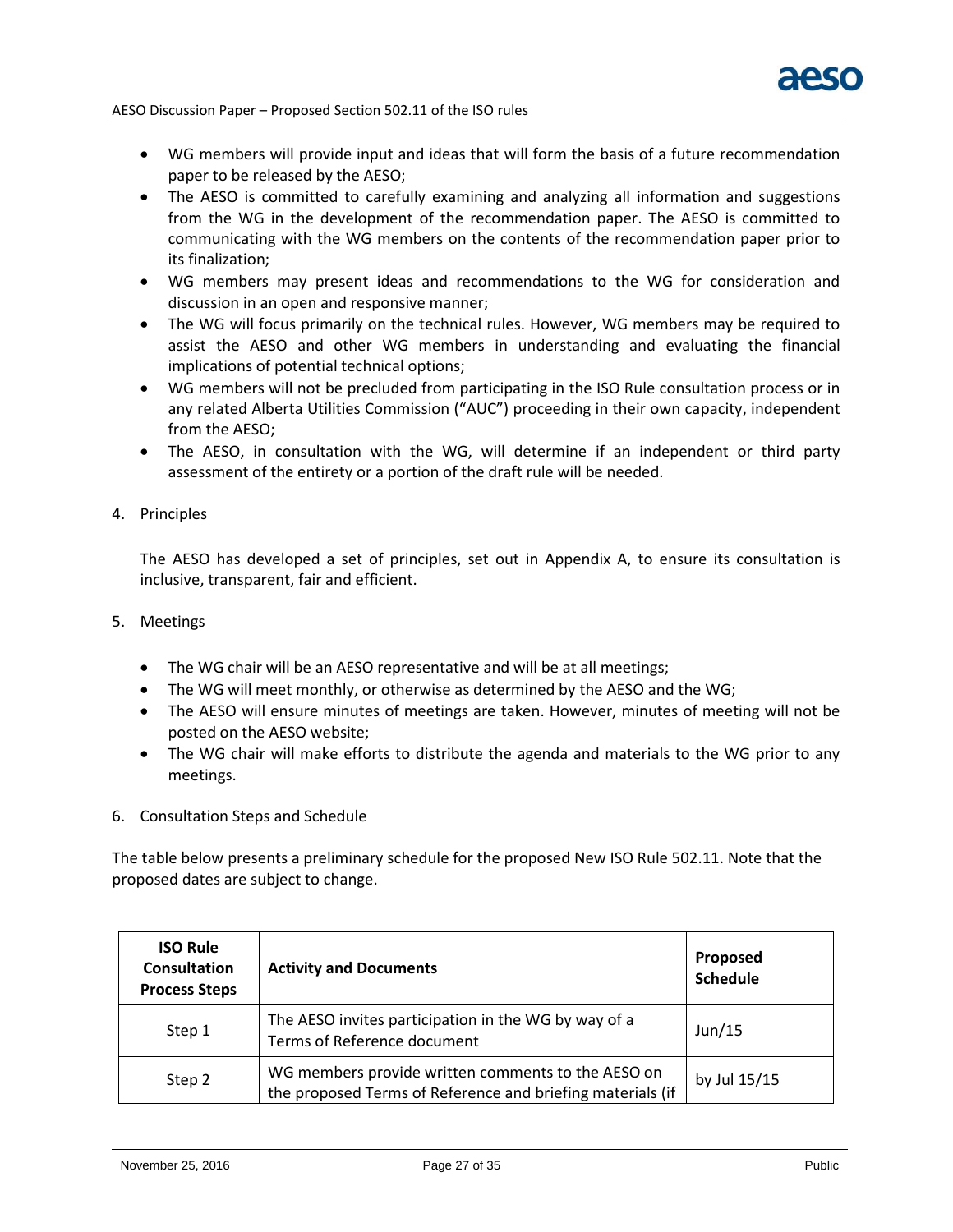

|         | any)                                                                                                                                                                       |                   |
|---------|----------------------------------------------------------------------------------------------------------------------------------------------------------------------------|-------------------|
| Step 3  | The AESO replies to stakeholder's written comments (if<br>any)                                                                                                             | by Sep 4/15       |
| Step 4  | The AESO holds technical meetings with WG members to<br>identify, review and discuss the minimum technical<br>requirements of New ISO Rule 502.11                          | $Sep/15 - Jan/16$ |
| Step 5  | The AESO drafts and circulates a recommendation paper<br>to WG members setting out the minimum technical<br>requirements proposed to be included in New ISO Rule<br>502.11 | Jan/16            |
| Step 6  | The WG members review the recommendation paper and<br>provide written comments (if any) back to the AESO                                                                   | Feb/16            |
| Step 7  | The AESO reviews comments from WG members and<br>provides written responses. The AESO finalizes the<br>technical requirements                                              | Apr/16            |
| Step 8  | The AESO starts drafting New ISO Rule 502.11 and<br>circulates to WG members for final comments                                                                            | $May/16 - Jul/16$ |
| Step 9  | The AESO finalizes proposed New ISO Rule 502.11, and<br>issues a Letter of Notice for the New ISO Rule 502.11 to all<br>industry stakeholders                              | Sep/16            |
| Step 10 | Industry stakeholders provide written comments on the<br>proposed New ISO Rule 502.11                                                                                      | Oct/16            |
| Step 11 | The AESO replies to stakeholder comments and invites<br>position letters from stakeholders                                                                                 | Nov/16            |
| Step 12 | The AESO files final proposed New ISO Rule 502.11 with<br>the AUC                                                                                                          | Dec/16            |

# **Appendix A AESO CONSULTATION PRINCIPLES FOR ISO RULE DEVELOPMENT**

The AESO principles for consultation on draft ISO rules are intended to provide guidance respecting the conduct of both the AESO and stakeholders. The AESO principles for consultation are as follows:

- 1. The ISO rules consultation process will be inclusive, transparent, fair and efficient and will be understood and accepted by all parties.
- 2. All parties will act in good faith and in a fair and respectful manner when engaged in the ISO rules consultation process.
- 3. The AESO has a statutory obligation to ensure the safe and reliable operation of the Alberta interconnected electric system ("AIES") and to promote a fair, efficient and openly competitive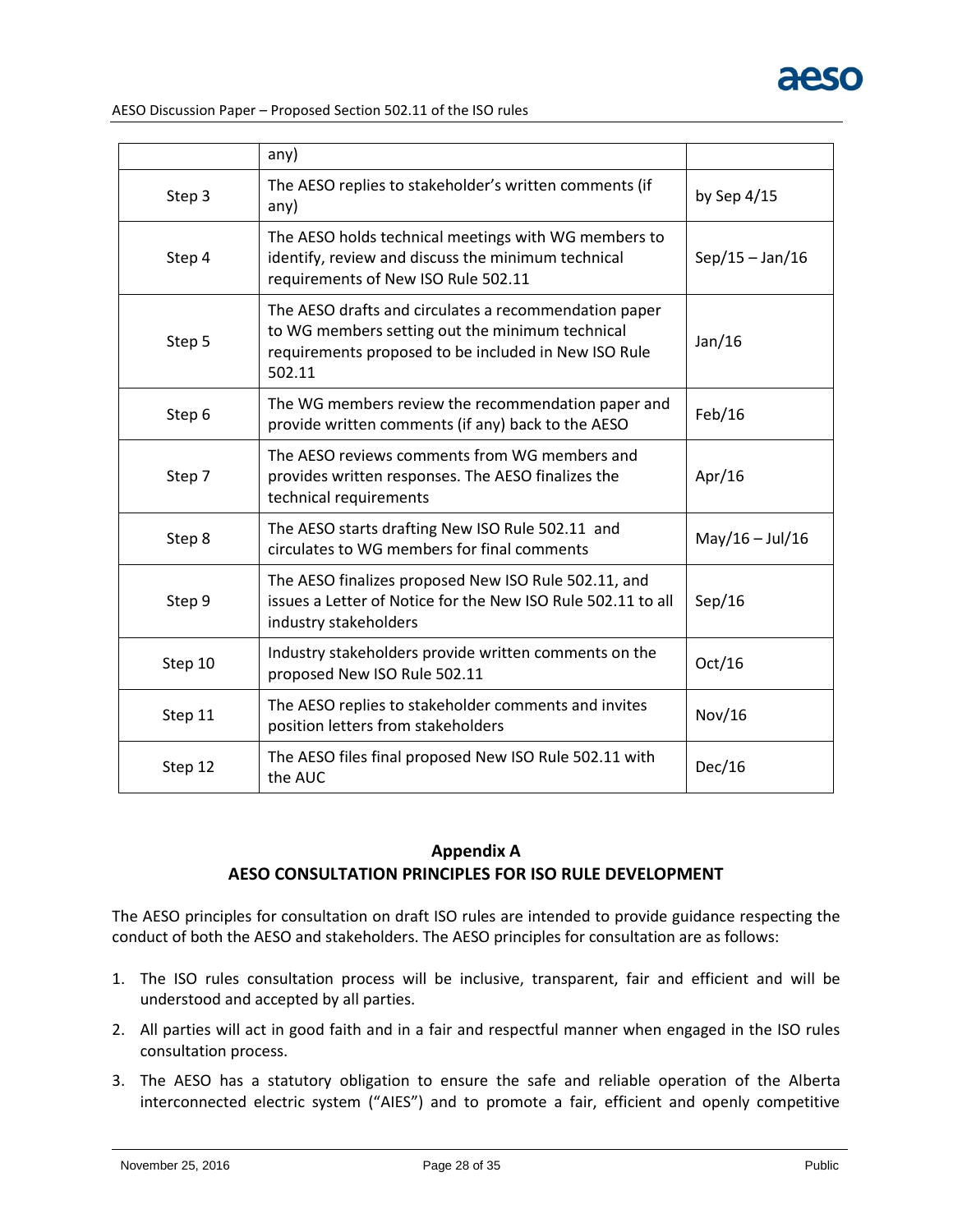market for electricity. In the ISO rules consultation process, the interests of individuals must be considered in the context of the reliable operation of the AIES and in the public interest as a whole.

- 4. The ISO rules consultation process, particularly with respect to the degree of detail of information provided by the AESO and stakeholders, the time required for review of that information, and the amount of related discussion, will be commensurate with the importance, complexity, potential impacts, and urgency of the draft ISO rules changes.
- 5. The AESO will commence consultation early in the ISO rules consultation process to allow sufficient time for stakeholder participation and will provide stakeholders with complete, accurate, timely and comprehensible information. AESO information will be made available in a manner that stakeholders can readily understand and with adequate time for review and consideration.
- 6. The ISO rules consultation process will involve a full discussion of the views of the stakeholders in order to enable the AESO to make the best decision possible in the context of the AESO statutory mandate.
- 7. The AESO may develop a written Terms of Reference for each ISO rules consultation process, which may include description of relevant issues, establishment of working groups, one or more technical conferences, and a proposed schedule of key dates. The AESO will seek stakeholder input before finalizing the Terms of Reference.
- 8. Stakeholders will be given the opportunity to provide written comments in response to AESO documentation made available during the ISO rules consultation process.
- 9. Each stakeholder will raise all concerns or suggestions for improvement, and provide those concerns or suggestions for improvement in writing for discussion with others participating in the ISO rules consultation process and to share information necessary for others to understand and evaluate those concerns or suggestions.
- 10. All Terms of Reference, AESO information, comments from stakeholders with AESO replies, agendas and action items will be in writing and may be posted on the AESO website. Only those comments received from stakeholders in writing will be considered by the AESO when finalizing draft ISO rules.
- 11. When finalizing the draft ISO rules, the AESO will have regard for all written stakeholder input received during the ISO rules consultation process and will provide a written explanation where the draft ISO rules changes could not address a stakeholder concern or accommodate a stakeholder suggestion.
- 12. While written input from stakeholders during the ISO rules consultation process will inform the AESO's decision-making, the responsibility for the decision rests with the AESO, pursuant to its statutory mandate.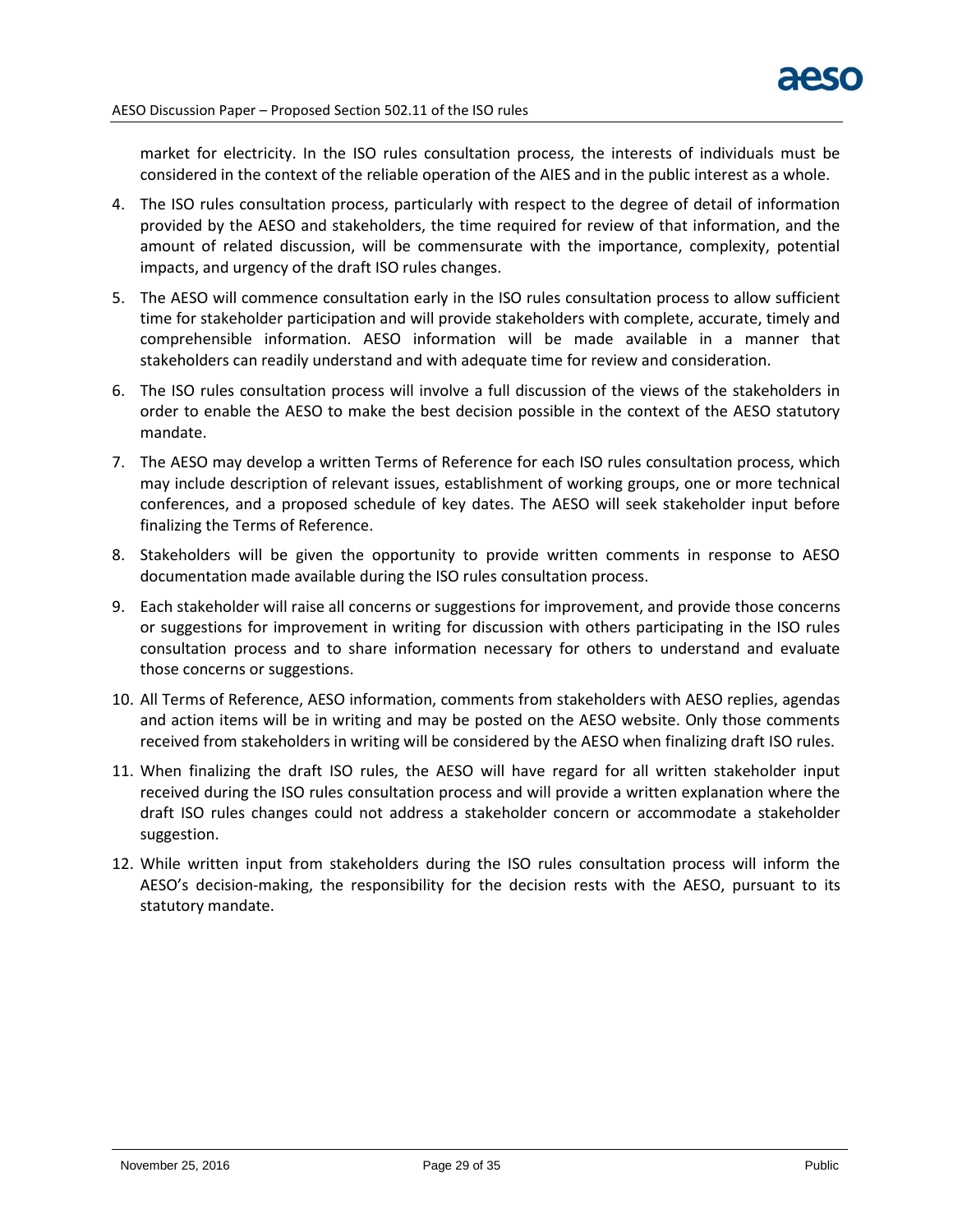# <span id="page-31-0"></span>**APPENDIX II: TYPICAL SUBSTATION LAYOUTS**

## **SINGLE BUS LAYOUT**

The single bus layout is the simplest layout and is usually used for Points of Delivery connected via single line (radial or t-tap) or, in some cases, inout to the transmission network. It consists of a single main bus which is energized at all times and to which all transmission lines and power transformers are connected. Each line or transformer termination is electrically connected to the main bus through a single circuit breaker and disconnect switch. If the load is expected to stay static or have minimal long term growth, a radial or t-tap interconnection with a simple bus layout may be considered. An in-out interconnection may be considered if the interconnected transmission line has poor performance (e.g., an outage rate more than doubling the 5-year system average). For



substations with more than one power transformer, an examination on more reliable bus layout would be required to limit the risk of losing supply to the entire substation for an extended period of time.

#### Characteristics of single bus layout

- Simplicity of design and construction, which makes it cost effective for dedicated loads or remote loads;
- Lengthy outages would occur for maintenance work or any problems with the bus, or the transformer;
- Reliability of supply is largely dependent on the performance of the interconnecting transmission line. This is especially true for radial or t-tap interconnections.
- It is impossible to perform maintenance work on the main bus or the transformer without taking the entire station out of service;
- Once in service, the entire station must be de-energized to extend the main bus or to connect an additional transmission line or transformer to the main bus.

#### Expandability

A single bus layout may not be suitable for expansions as the substation is normally small and compact in size. If future expandability is not considered during the original design, expansion can be expensive and may require long interruptions of service to customers.

#### **MAIN AND TRANSFER BUS LAYOUT**

A main and transfer bus layout consists of two independent buses with the main bus energized all the times in normal operation. In normal design, the transfer bus is of smaller size than the main bus. This configuration has not been popular in Alberta on the high voltage side of a substation, although it has been often found in the 25 kV or 13.8 kV systems.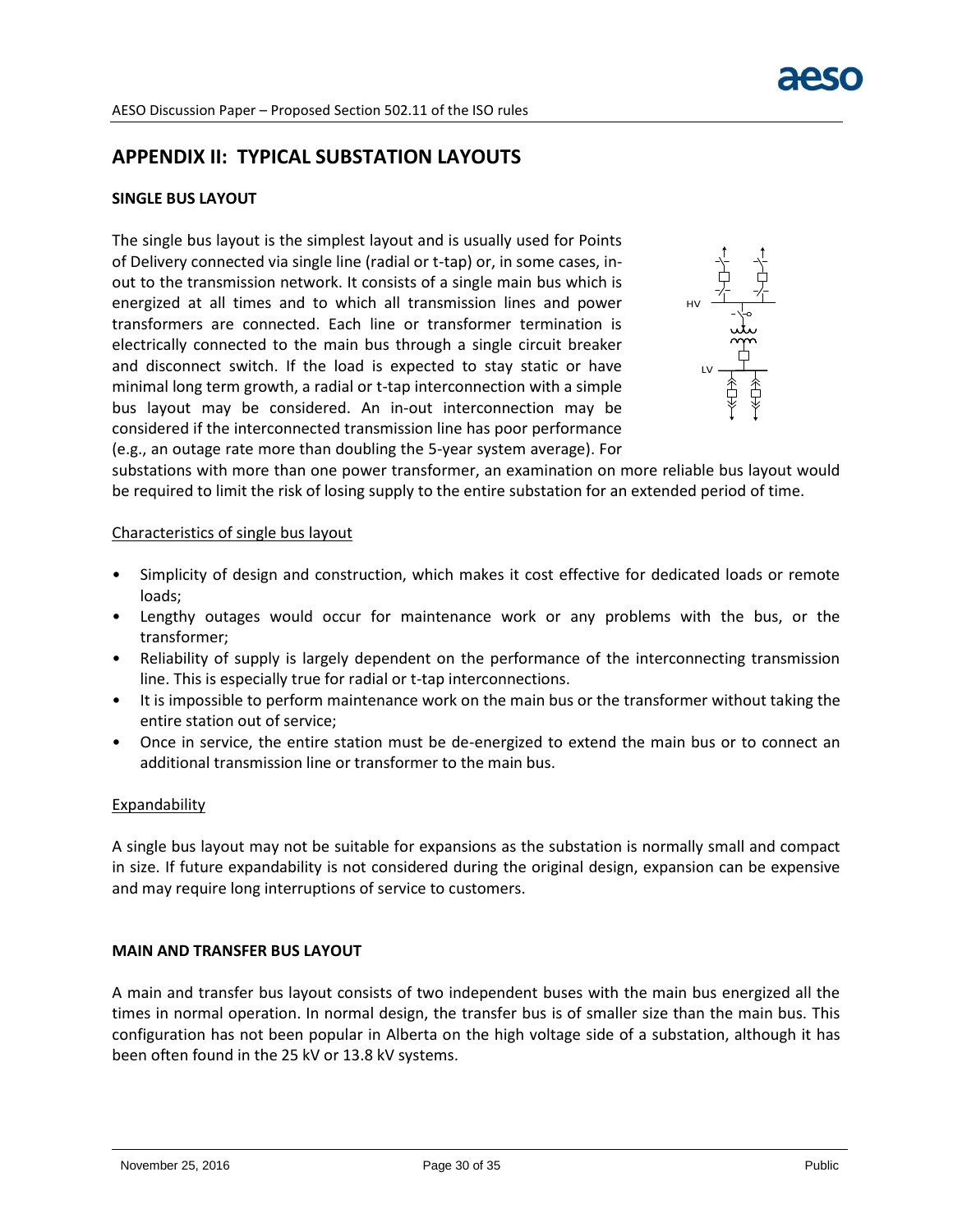

During normal operation, the main bus behaves like a single bus configuration. However, when it is necessary to remove a circuit breaker from service for maintenance or repair, it is possible to switch the element connected to the circuit breaker to the transfer bus such that no loss of service occurs. In the event of maintaining the main bus, the critical loads or, in some cases, all loads on the main bus may be transferred to the transfer bus to ensure continuity of supply.



## Characteristics of main and transfer bus layout

- Any circuit breaker can be taken out of service for maintenance without loss of supply, by transferring loads to the transfer bus through the bus tie breaker.
- The cost is increased compared to single bus layout due to an extra bus and the bus tie breaker, and the resulting increased complexity of the protection system.
- Similar to single bus layout, failure of the main bus or any circuit breaker would still result in the loss of supply of the entire substation.

#### Expandability

A main and transfer bus layout may be expandable to a folded breaker-and-half or other configurations, if expandability is properly considered in the initial design. If future expansion is not considered in the original design, expansion may be relatively expensive.

#### **SECTIONALIZED BUS LAYOUT**

A sectionalized bus layout is an extension to the single bus configuration. This layout allows two or more single bus sections to be electrically connected via bus sectionalizing devices. The sectionalizing devices can be disconnect switches or combined with a circuit breaker, which are operated normally open or closed depending on the system requirements. This design provides some enhanced levels of reliability to the load over a single bus configuration. The sectionalized bus design has several considerations that determine the applicability of the arrangement.



- If the load is expect to stay static or have minimal growth that would not be forecast to exceed 30- 45 MVA within 10 years, a sectionalizing design may be considered. The 30-45 MVA trigger is a threshold value that has been used historically in Alberta and other jurisdictions and is, in general, a level when other distribution and back-up measures start to arise.
- Where double feed is provided for any single load, it is generally desirable to have sectionalized bus layout with each line connected to separate bus sections.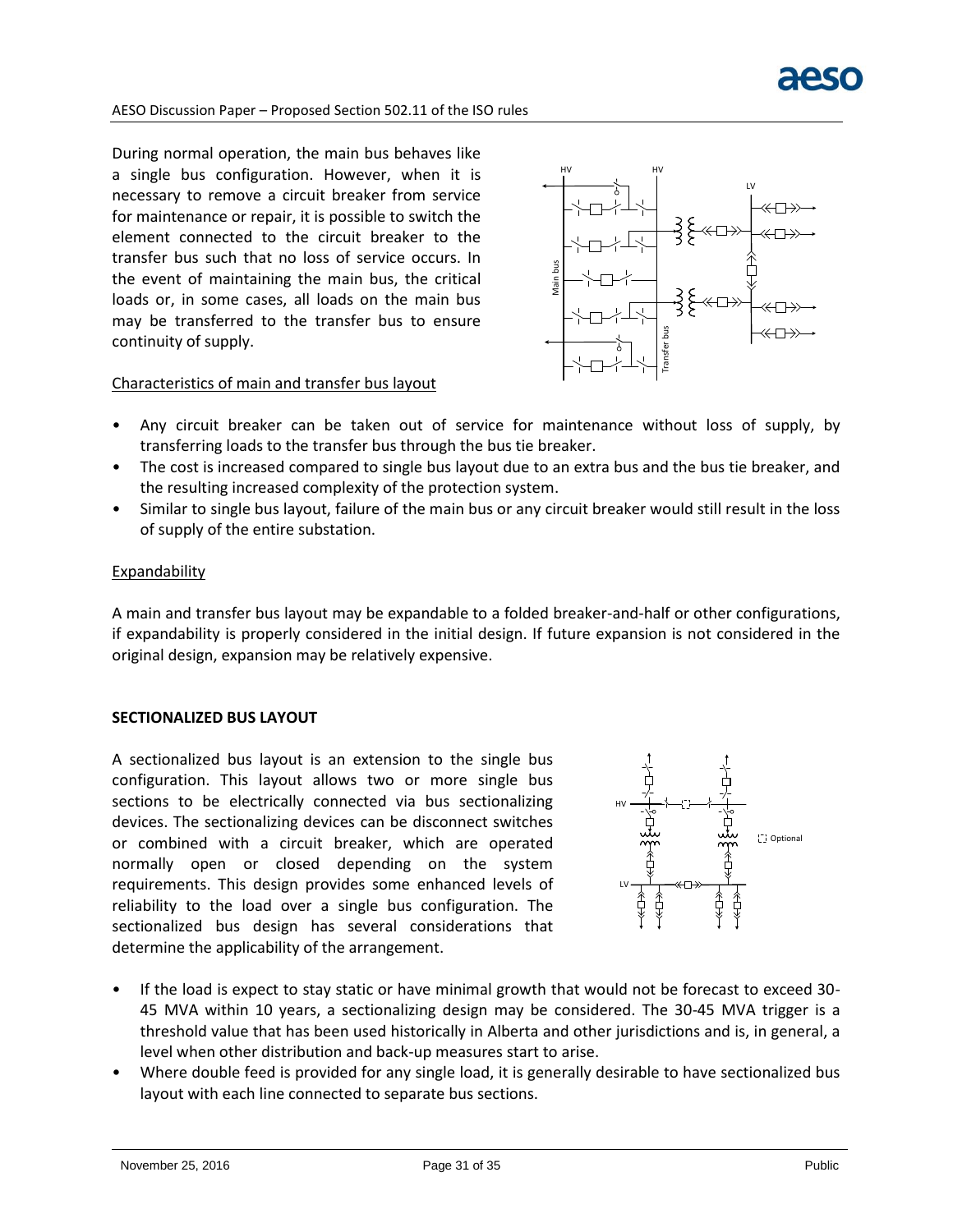

• Sectionalized bus layout without a circuit breaker is generally not recommended for urban areas due to the increased outage exposure and sensitivity of urban load to the continuity of supply. A circuit breaker provides increased reliability by reducing the possibility of interruption to the entire substation.

#### Characteristics of sectionalized bus layout

- Cost effective for smaller but more sensitive loads if such loads are able to tolerate momentary line outages.
- Without a sectionalizing circuit breaker, the substation can still be returned to service shortly after a permanent fault on one of the interconnecting transmission lines or one of the power transformers.
- Without a sectionalizing circuit breaker, maintenance of the sectionalizing disconnect requires a full substation outage (unless a second sectionalizing disconnect is provided in series with the first one).
- With a sectionalizing circuit breaker, each section behaves as a separate bus bar and an outage on each bus section would not impact the other bus section.

#### Expandability

A sectionalizing bus layout is typically set up to expand into a ring bus, a breaker-and-half or a breakerand-third provided expansion is considered in the initial design and sufficient land is provided for future substation expansion. If expansion is not incorporated into the initial design, moving to a ring bus or a breaker-and-third configuration may be expensive.

#### **RING BUS**

This configuration requires the same number of circuit breakers as feeders but allows all circuits to remain in service while one circuit breaker is out of service for maintenance. During normal operation, all circuit breakers are closed. A ring bus design provides increased security of supply with multiple sources, no bus exposure, and has high operating flexibility for planned and forced outages. This configuration is designed for substations with large transformer loads that require a high degree of reliability. The design is generally limited to six or less nodes to



prevent undesirable system fragmentation, which can manifest itself into segmentation of key parts of the bulk transmission network.

#### Characteristics of ring bus layout

- This layout is relatively cost effective with only one breaker per line or transformer termination.
- With reduced stability and reliability, this configuration allows for any breaker or bus section maintenance without disrupting any line or transformer. The system is effectively a single bus layout during any breaker maintenance.
- Increased level of reliability and operational flexibility compared with a single bus layout in that any single line fault does not disrupt the substation supply. However, a second contingency outage may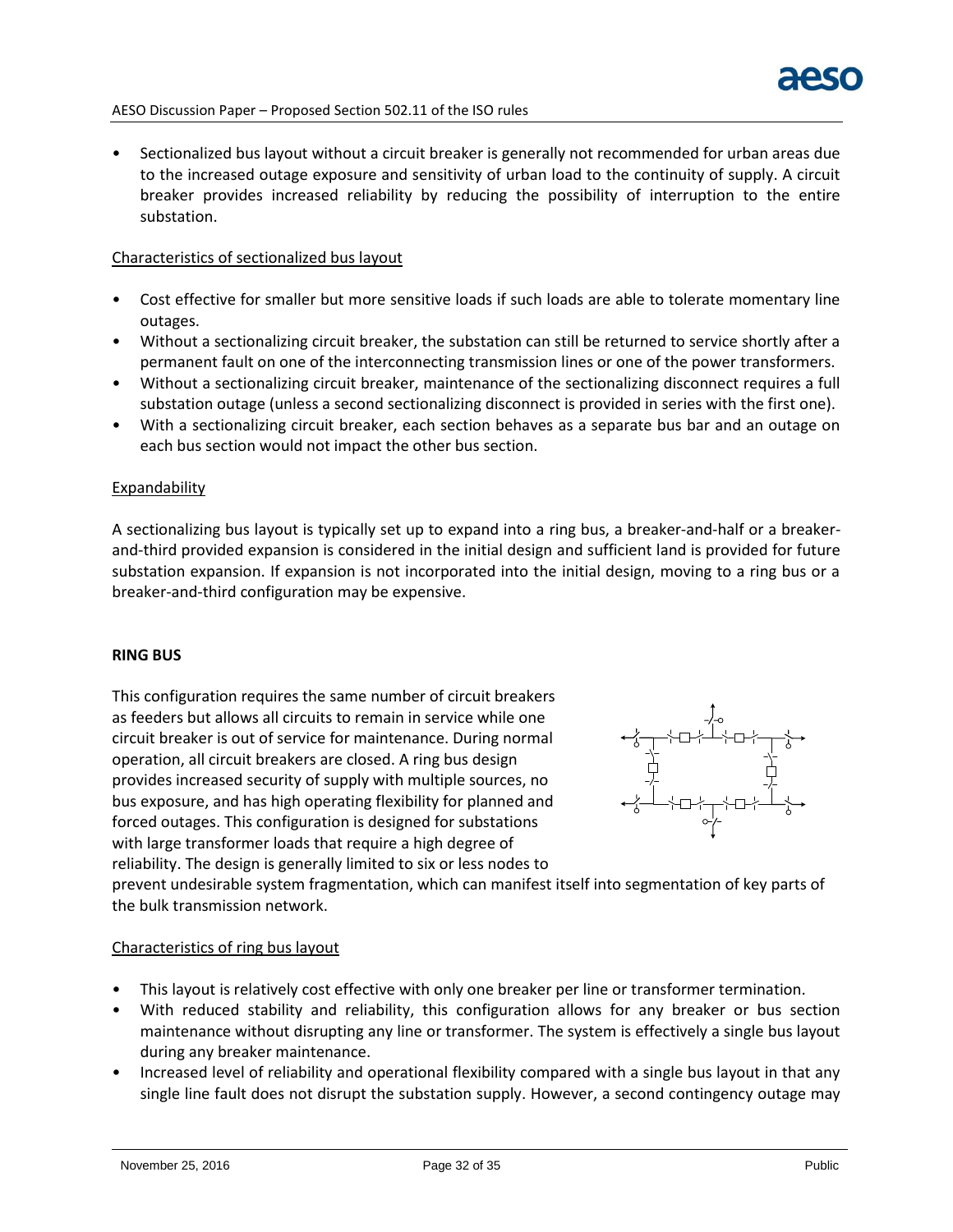cause system fragmentation and/or the potential loss of a portion of the station load.

- A breaker failure event will normally cause the loss of a second circuit, but not the entire substation. However the loop cannot be restored until the circuit breaker is repaired.
- Design of the protection and control system is slightly more complex as each circuit protection must operate on two circuit breakers and each circuit breaker is controlled by two circuit protection systems.

#### **Expandability**

It is common practice to build a substation initially as a ring bus, which can be easily converted to a breaker-and-half or other configurations, if this is considered in the initial design, as the following diagram illustrates. The ultimate number of elements to be built at the substation should be defined at the initial design, otherwise expansion and integration of a breaker section can be expensive and space consuming.



#### **BREAKER-AND-HALF AND BREAKER-AND-THIRD BUS LAYOUT**

#### **Application**

In a breaker-and-half or breaker-and-third design, each line or transformer termination can be served from two directions, similar to a ring-bus layout. Either layout increases the security of supply with multiple sources, minimizes bus exposure, and allows for maintenance without supply outages. These configurations are always explored for these substations which are set up as area hubs and/or have very large loads (e.g., ≥100 MVA) that are sensitive to the loss of supply in the form of either momentary or sustained outages. They are often the choice of design for supplying large urban



centres. However, the choice of the specific design depends largely on the cost consideration, voltage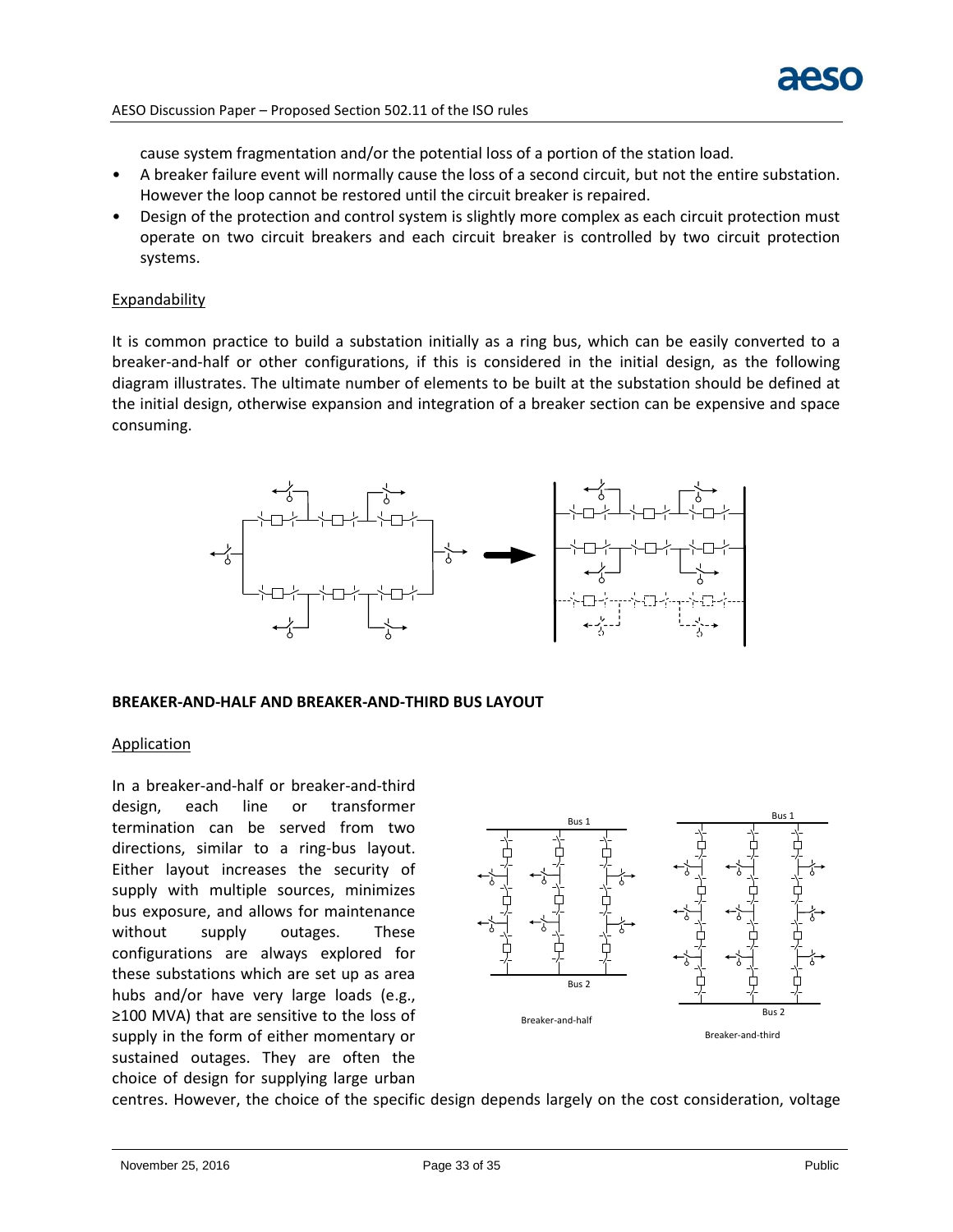level, reliability requirement, load criticality, and other factors.

Either a breaker-and-half or breaker-and-third design contains two main buses that are energized all the times in normal operation. The breaker-and-half configuration is prominently used in Alberta for 240 kV and 500 kV voltages. The breaker-and-third layout can be found in many substations operating at 138/144 kV in Alberta.

In Alberta, it is common practice to connect a power transformer directly off a main bus, or autotransformers between main buses, through only disconnect switches. In this case, if there be a fault in the autotransformer, it would trip all circuit breakers directly connected to the main buses.

#### Characteristics of breaker-and-half and breaker-and-third layout

- There is generally an increased space requirement due to the number of circuit breakers and the associated equipment, and consequently a higher cost.
- Higher reliability and operating flexibility for maintaining system continuity under breaker failure events, bus faults, or a contingency during breaker and or bus maintenance.
- Either bus can be taken out of service at any time without loss of service to any loads.
- A breaker failure event of the shared circuit breaker would interrupt power flow to both circuits, but not the entire substation. Additionally, faults on either of the main buses cause no circuit interruptions.
- Maintenance of a bus or bus disconnect switch requires opening of all circuit breakers connected to the bus, but does not require an outage of any feeder.
- In extreme situations, the substation can still transfer power with both buses out of service by opening all bus-connected circuit breakers. In these operating modes, the substation is split and the circuits are fragmented. This is unique for this scheme.
- The control and protection systems and schemes are more involved and complex since the shared circuit breakers have to respond to faults on two circuits. Auto-reclose schemes associated with the shared circuit breakers is more complex since they have to handle different control modes depending on which transmission line trips.

#### **Expandability**

A breaker-and-half and breaker-and-third layouts are flexible in handling future expansions. The only major factor which limits the expandability of the substation is the available land.

#### **DOUBLE BREAKER**

In a double-breaker design, each line or transformer termination is served from two circuit breakers. This configuration provides the highest level of security of supply and is generally intended for these large generation stations or transmission substations which are considered as the most critical facility to the operation of the system.